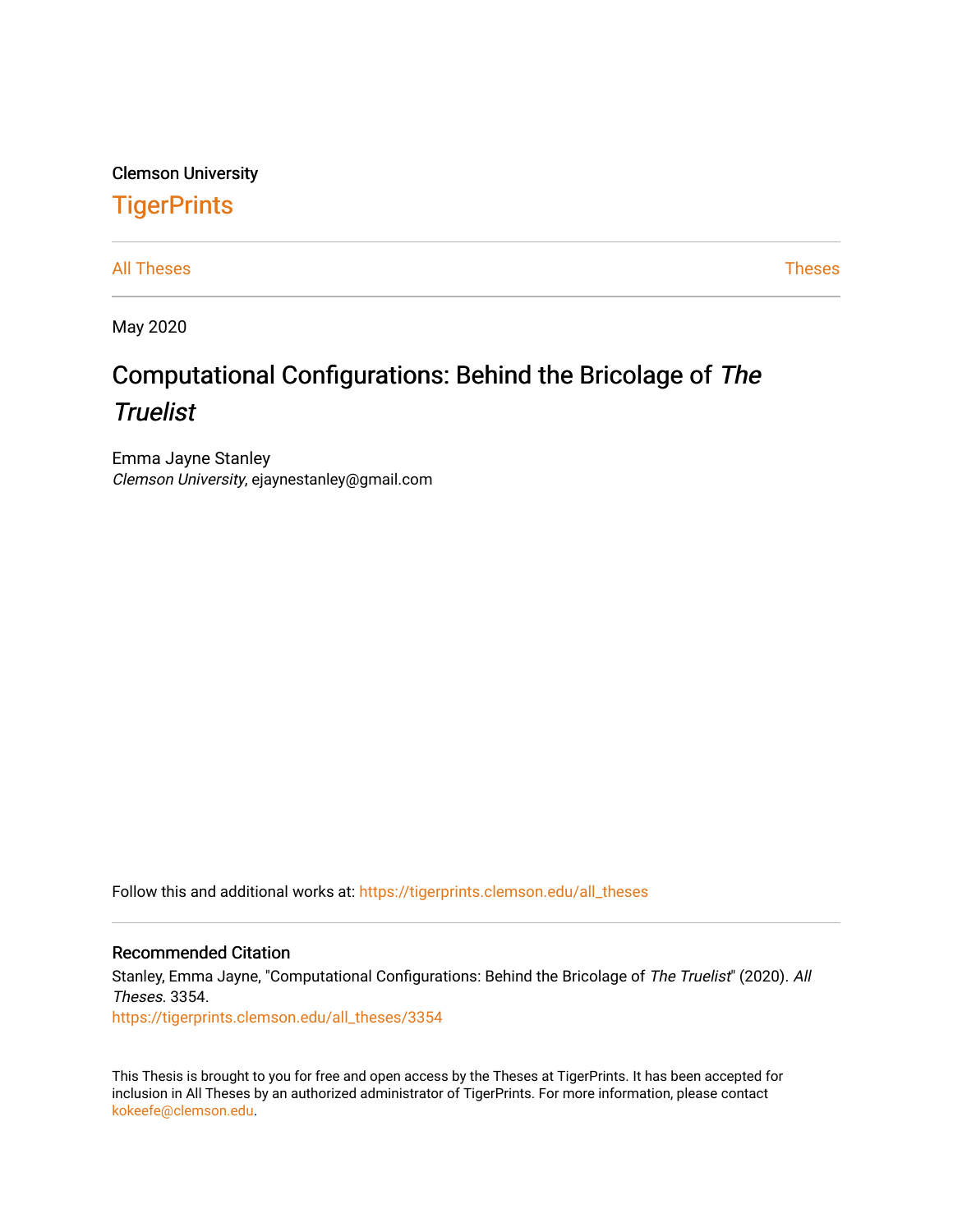# COMPUTATIONAL CONFIGURATIONS: BEHIND THE BRICOLAGE OF *THE TRUELIST*

A Thesis Presented to the Graduate School of Clemson University

In Partial Fulfillment of the Requirements for the Degree Master of Arts English

> by Emma Jayne Stanley May 2020

Accepted by: Dr. Cynthia Haynes, Committee Chair Dr. Walt Hunter Dr. Matthew Hooley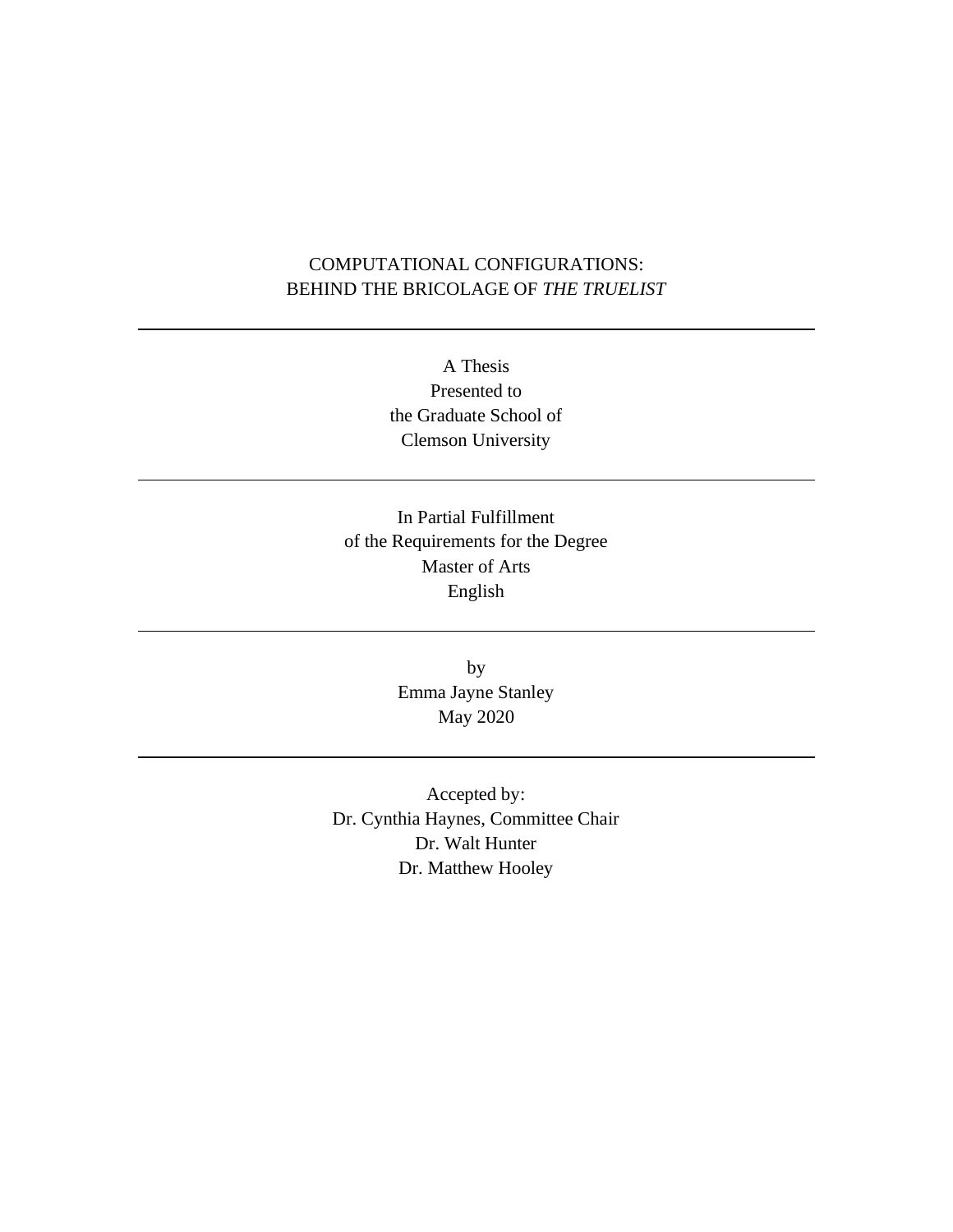#### ABSTRACT

Nick Montfort's book of computational poetry, *The Truelist*, allows the reader to understand the code written by Montfort to produce the book as both "bricoleur" and "bricolage." At the core of my examination, I will ask: how does computational poetry, specifically that of *The Truelist*, provide us with a new definition of what it means to embody a coded space, specifically a space that, according to Montfort, is constantly redefining itself for new readers? To focus specifically on examining the literariness of the text, I will primarily use Jacques Derrida's concept of the "bricolage" from "Structure, Sign, and Play in the Discourse of the Human Sciences" (specifically focusing on the output of the code) in an attempt to understand how Montfort's poetry-producing computations redefine poetry's embodiment of space and place, and how the code itself becomes a bricoleur, particularly with regard to associative imagery and how this computational "communication" forbids the reader to engage passively with the text and its potential variations.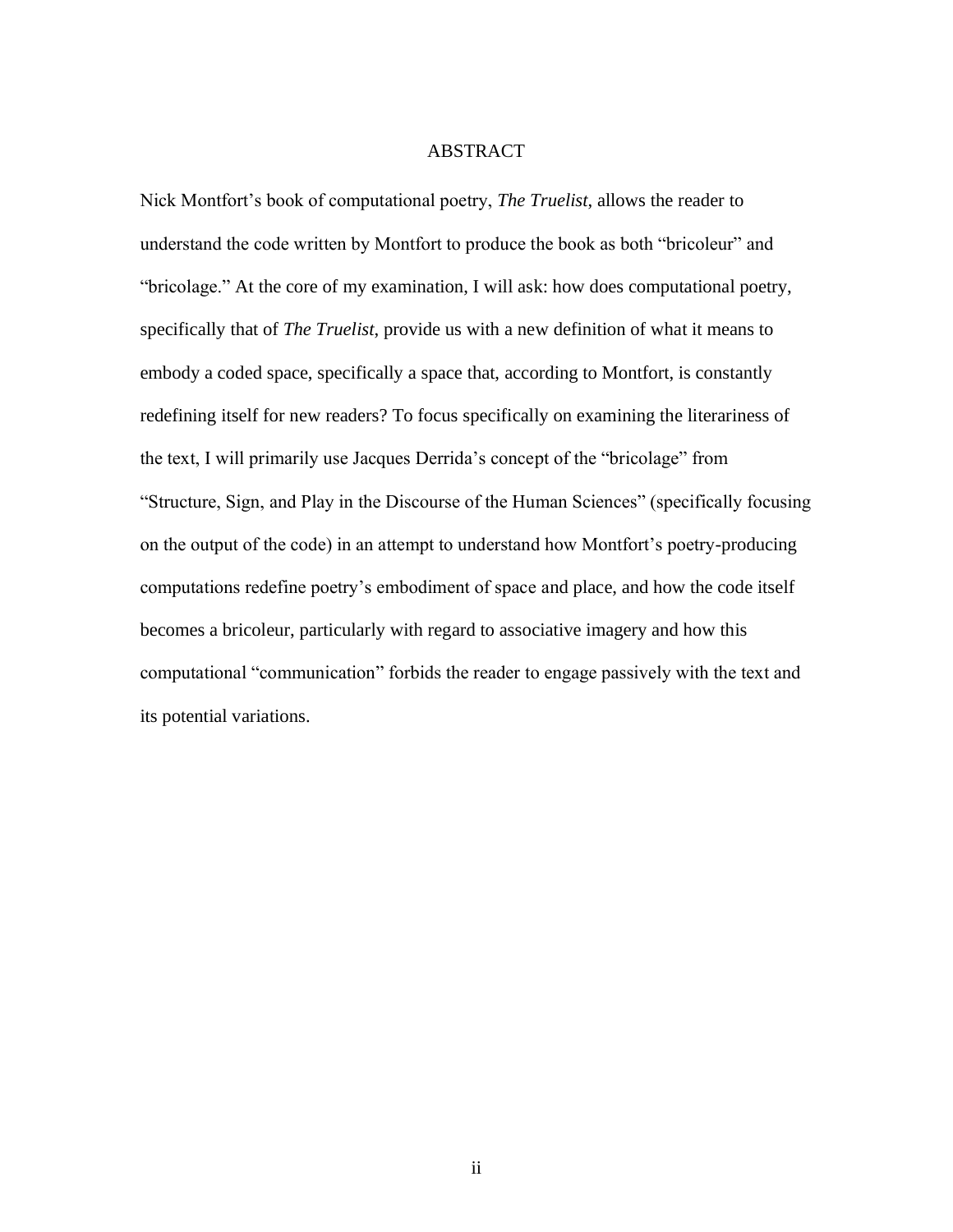# DEDICATION

To my loving parents, Jayne and James Stanley. Thank you for always supporting me in my endeavors, and for constantly reminding me that my true intelligence comes from God. I love you.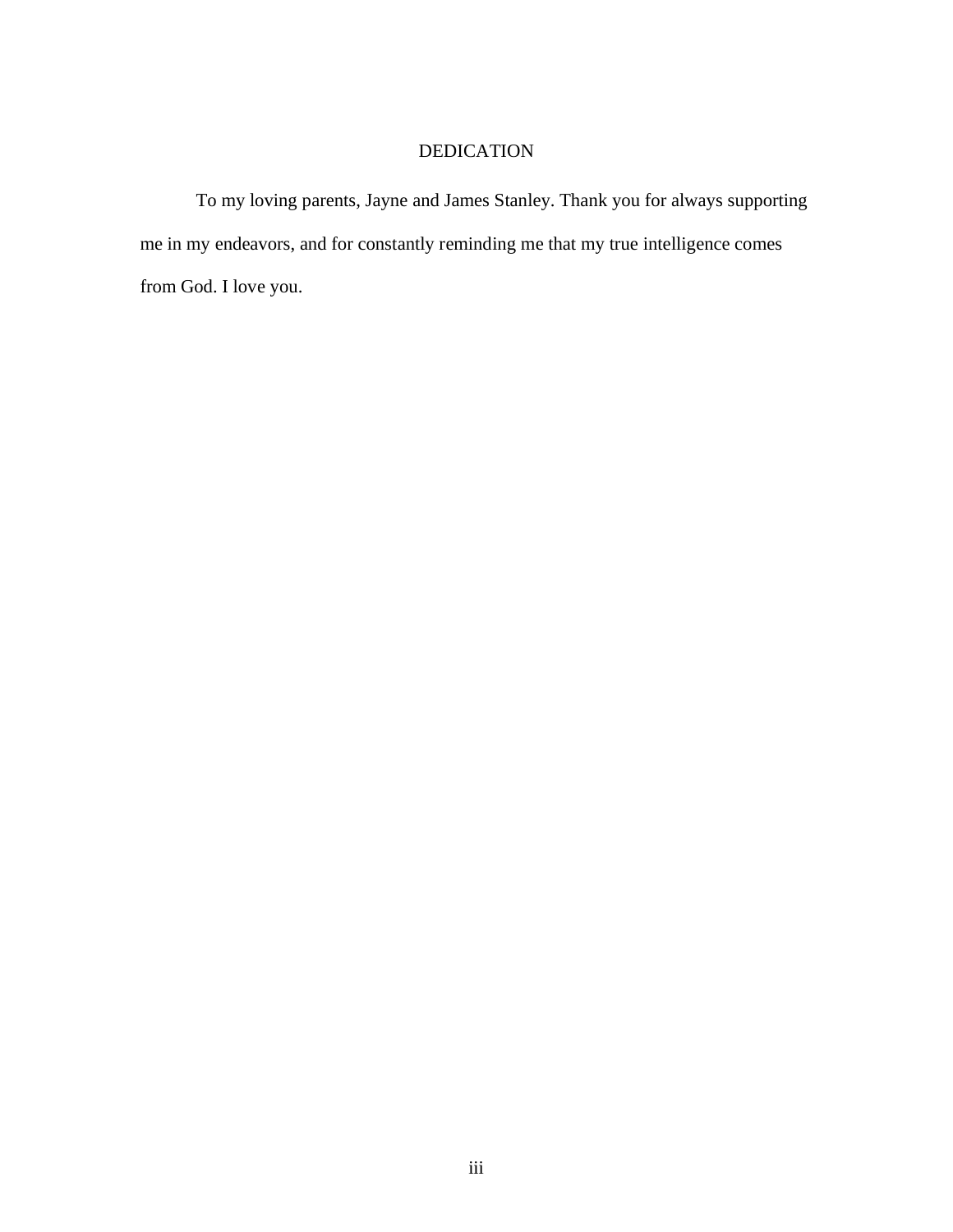#### ACKNOWLEDGMENTS

I would like to express my sincerest gratitude to my thesis committee. Dr. Haynes, Dr. Hunter, and Dr. Hooley, I am thankful for each of you, and all of your help and encouragement.

Additionally, I would like to thank the professors from my undergraduate institution, Piedmont College, for their continued support throughout my graduate career at Clemson University. I wouldn't be the academic I am today without you all, so I am infinitely grateful for you—especially Dr. Stephen Whited, Dr. Hugh Davis, Reverend Tim Garvin-Leighton, and Dr. Timothy O'Keefe.

Also, I would like to thank my dear friends for their endless support. Matthew Stapleton, Kaitlyn Samons, Sarah Watkins, Natalie Freel, Young Joo Choi, Hee Joo Choi, and Vivianne Zsoldos: I love you all, and thank you all for believing in me when I couldn't believe in myself.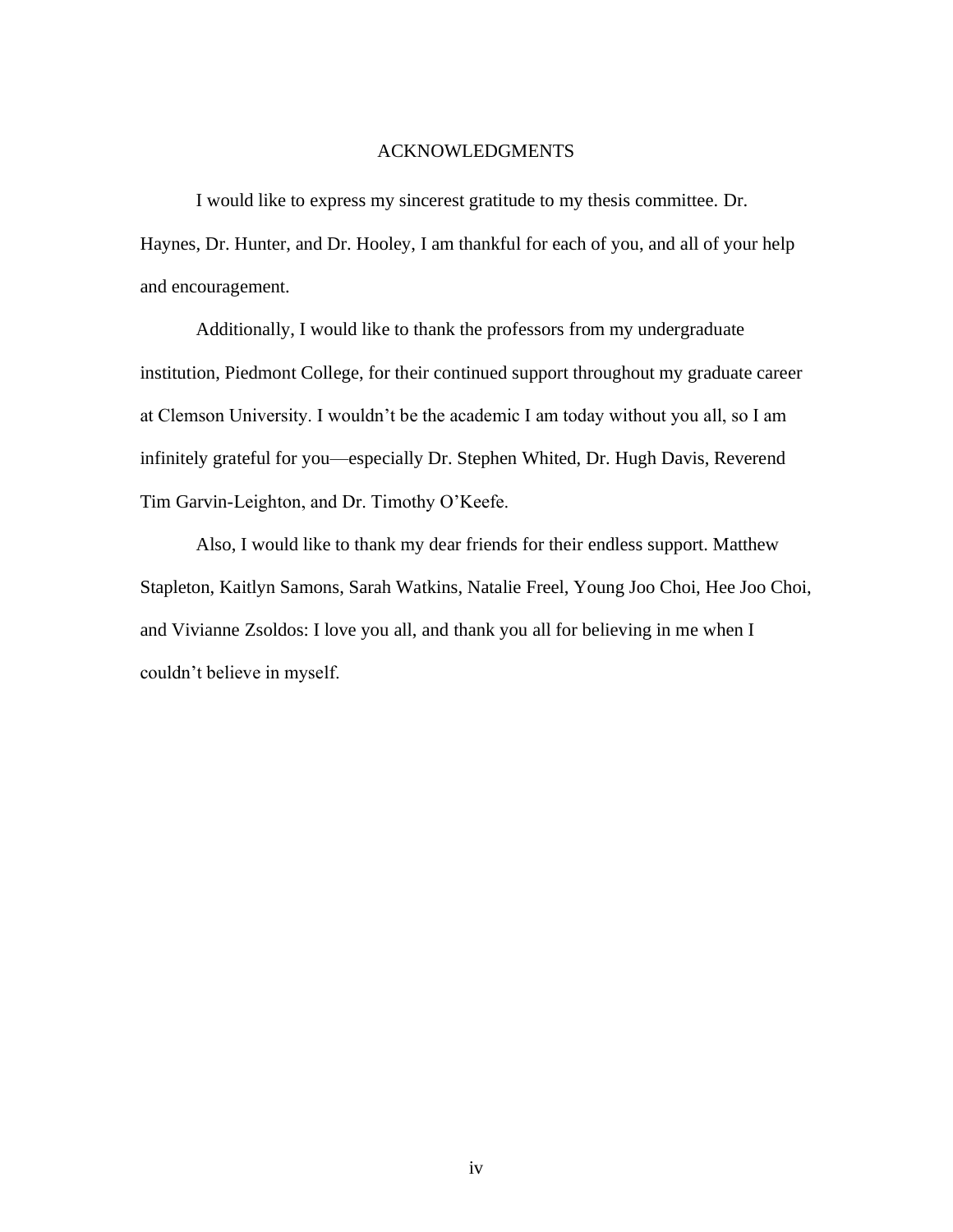# TABLE OF CONTENTS

| Page                                                     |  |
|----------------------------------------------------------|--|
|                                                          |  |
|                                                          |  |
|                                                          |  |
|                                                          |  |
|                                                          |  |
| SECTION II. FRAMEWORK: THE LOGIC OF THE BRICOLEUR  4     |  |
|                                                          |  |
| SECTION IV. CODE AS BRICOLEUR: ANALYZING THE TRUELIST 13 |  |
|                                                          |  |
|                                                          |  |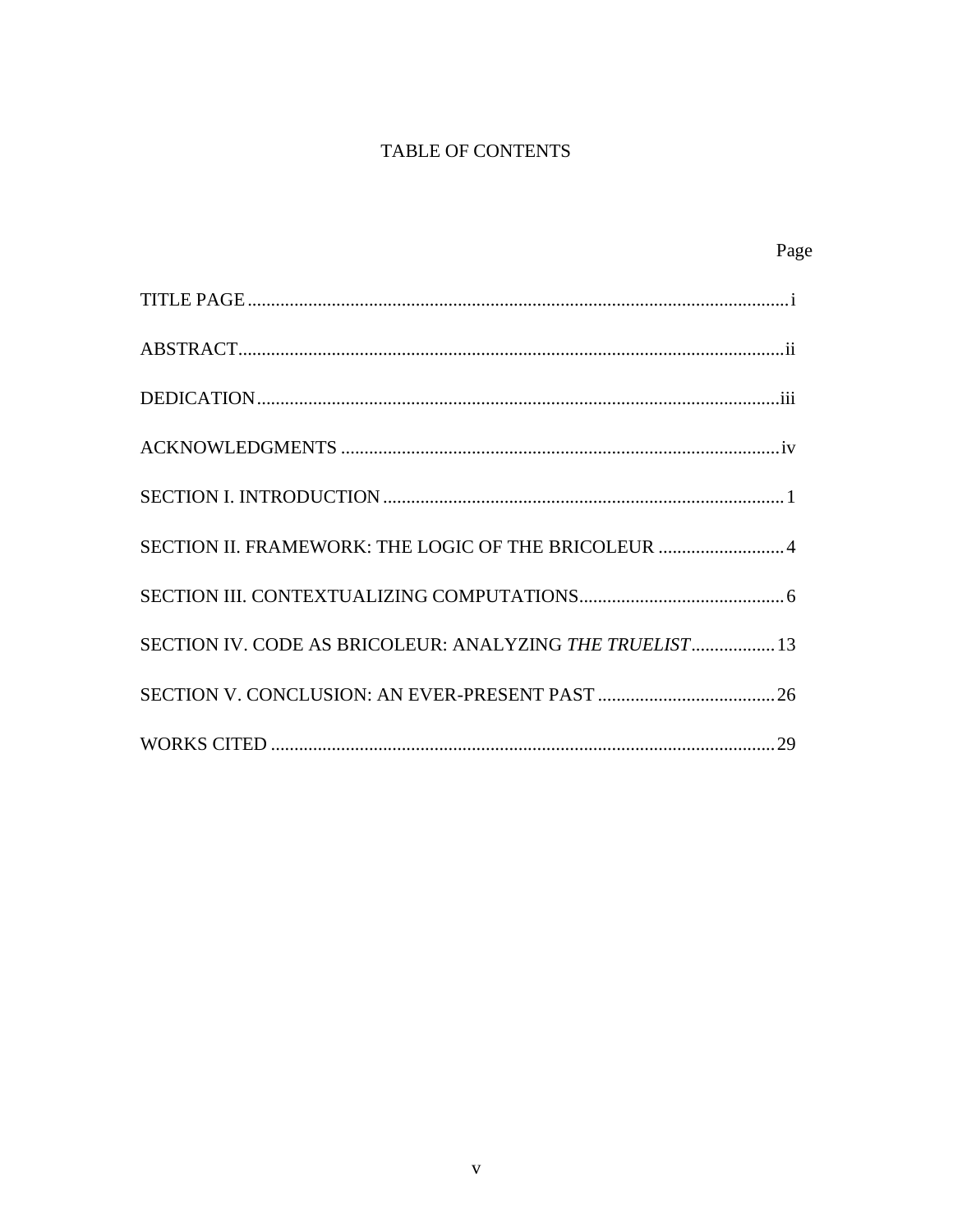#### **I. Introduction**

Computational poetry distinguishes itself as a form of literature but exists outside of what one considers "traditional" or "print" literature. There are forms of computational poetry one can interact with in an interactive fiction-like structure, but there are also poems produced solely by input/output from a code that then become fixed in one state once printed. In Nick Montfort's *The Truelist*, the reader receives (in a book format) the output of a code developed by Montfort, which has created a book-length poem for the reader to explore. According to Montfort, "the poem invites the reader to imagine moving through a strange landscape that seems to arise from the English language itself," and "the unusual compounds are open to being understood differently by each reader, given that person's culture and individual background." The poem's outreach to the reader's cognitive abilities and imagination creates a new experience for each reader of the text especially since the text seems to create moments of nonlinearity within its constant juxtaposition of seemingly unlikely (yet mostly concrete) associative images.

At the core of my examination, I will ask: how does computational poetry, specifically that of *The Truelist*, provide us with a new definition of what it means to embody a coded space, specifically a space that, according to Montfort, is constantly redefining itself for new readers? To focus specifically on examining the literariness of the text, I will primarily use Jacques Derrida's concept of the "bricolage" from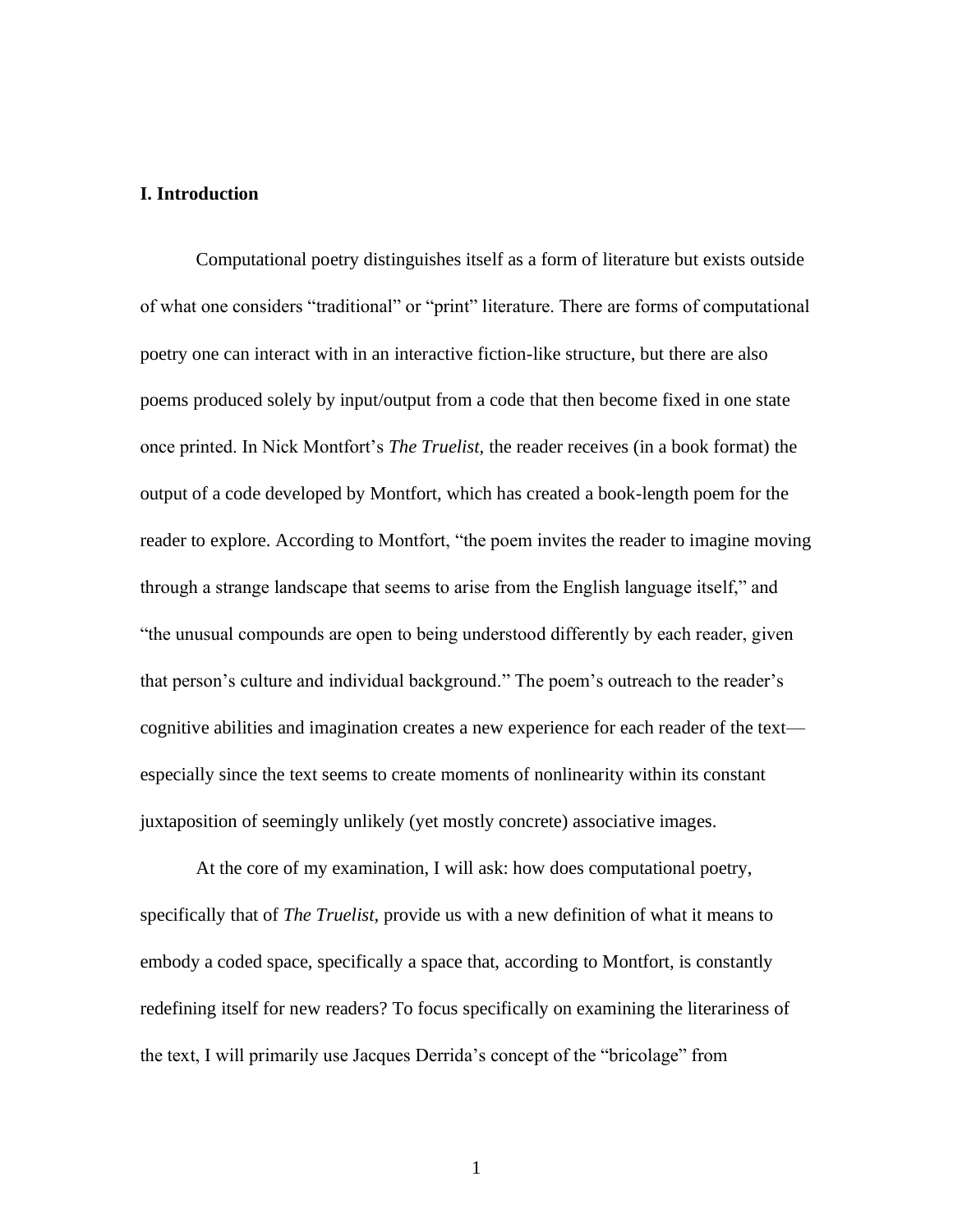"Structure, Sign, and Play in the Discourse of the Human Sciences" (specifically focusing on the output of the code) in an attempt to understand how Montfort's poetry-producing computations redefine poetry's embodiment of space and place, and how the code itself becomes a bricoleur, particularly with regard to associative imagery and how this computational "communication" forbids the reader to engage passively with the text and its potential variations. Montfort's coded space perfectly embodies Derrida's definition of bricolage and the bricoleur. Other Derridean concepts I will use include aspects from "Signature Event Context," including the "trace." Additionally, I will examine specific passages of Montfort's text, focusing on literary devices which prove helpful in my analysis/argument for a Derridean interpretation of how the poem redefines (or finds a new way to communicate the idea/discourse of) space and place where the code itself functions as a creator of bricolage.

Working largely with associative imagery, Montfort's code uses various concrete words to create new interactions with language. While associative imagery plays a large role in print poetry, especially with more abstract pieces of work (for example, modernist literature), the need for association in computational literature is even stronger. Associative imagery allows the reader to create new connotations or connections between the images in the work (along with one's associations with background knowledge known prior to one's engagement with the work), so Montfort's claim that one's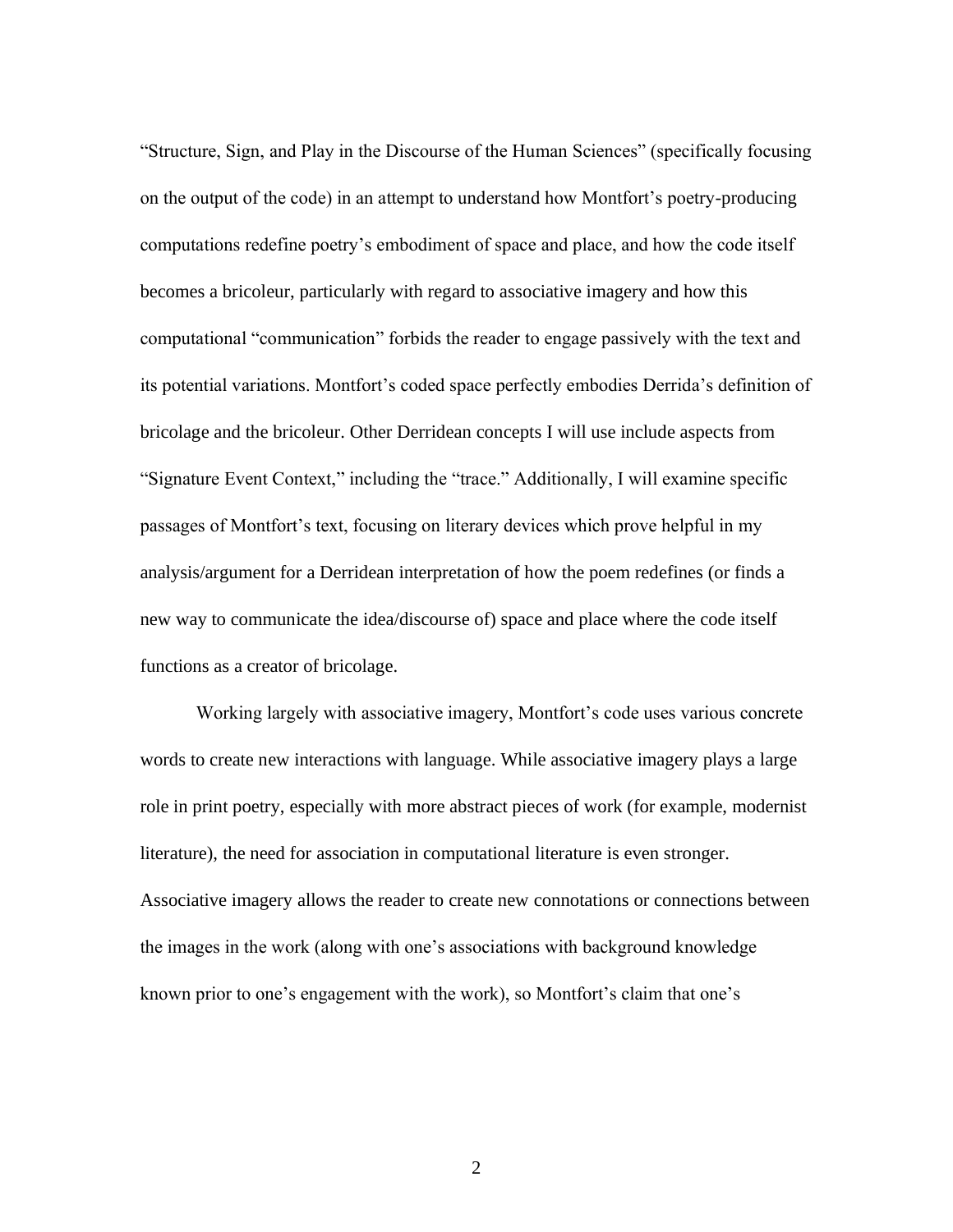engagement creates a new literary landscape through imagination perpetuates this notion within the seemingly random output of the code.

It might seem like a rather obvious assertion that one's background creates a new engagement with the text; however, this is a particularly interesting engagement with computational poetry. Authors of print literature, as well as computational literature, have focused their diction and syntax on creating particular images, but with computational literature, the poem is produced as the output of a code that has created these sequences. But this does not take away from the literary merit of the text—as a print author would choose a certain syntactic engagement with the image, Montfort has accomplished a similar task: creating a code with deterministic sequences that create a seemingly random structure, but uses specific words (chosen by him and input into the code) and sentence patterns (also written in the code) to produce the book-length poem as the output. This output, once printed in his book, gives us opportunities for association within this computational space—or, more specifically, the bricolage.

Holistically, my paper will provide context for computational poetry (how it was first formed, and where it is currently) define the importance of examining computational poetry with the same merit as print literature (structurally and contextually), and specifically focus on Montfort's text for the formation of my argument that computational poetry is both bricoleur and bricolage simultaneously. I will explicate how and why Montfort's text is a significant piece of computational literature, particularly one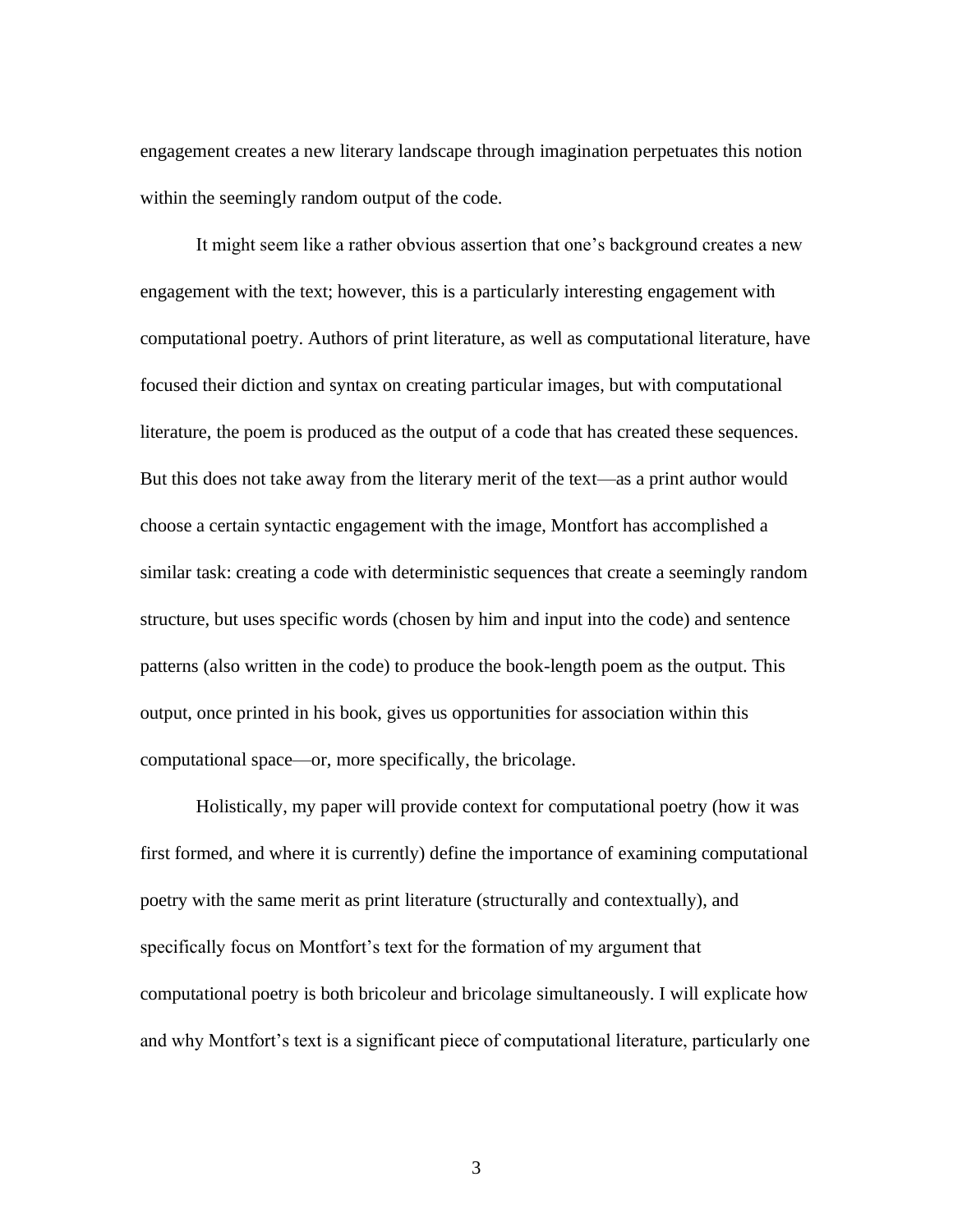that redefines the communication/engagement with major facets of literary devices and techniques within computational poetry that comprise the lived experience of the bricolage of coded space.

#### **II. Framework: The Logic of the Bricoleur**

A deep dive into Derrida's understanding and synthesis of "bricoleur" and "bricolage" requires backtracking into the infrastructure created by Claude Levi-Strauss, which is explicated in Levi-Strauss's "Science of the Concrete" in *The Savage Mind*. At the core of Levi-Strauss's argument, we are essentially posed with an overarching question: what is myth? This avenue of inquiry requires us to evaluate many of the aspects of how we understand the world around us, and the kind of language we use to discuss it. While "Science of the Concrete" poses many significant points, we should analyze the following statements in order to begin a clear articulation of the framework I will be using to understand the dynamic of Montfort's work. Levi-Strauss asserts:

"Myths and rites are far from being, as had often been held, the product of man's 'myth-making faculty,' turning its back on reality. Their principle value is indeed to preserve until the present time which remains of methods of observation and reflection which were (and no doubt still are) precisely adapted to discoveries of a certain type: those which nature authorized from the starting point of a speculative organization and exploitation of the sensible world in sensible terms. The science of the concrete was necessarily restricted by its essence to results other than those destined to be achieved by the exact natural sciences but it was no less scientific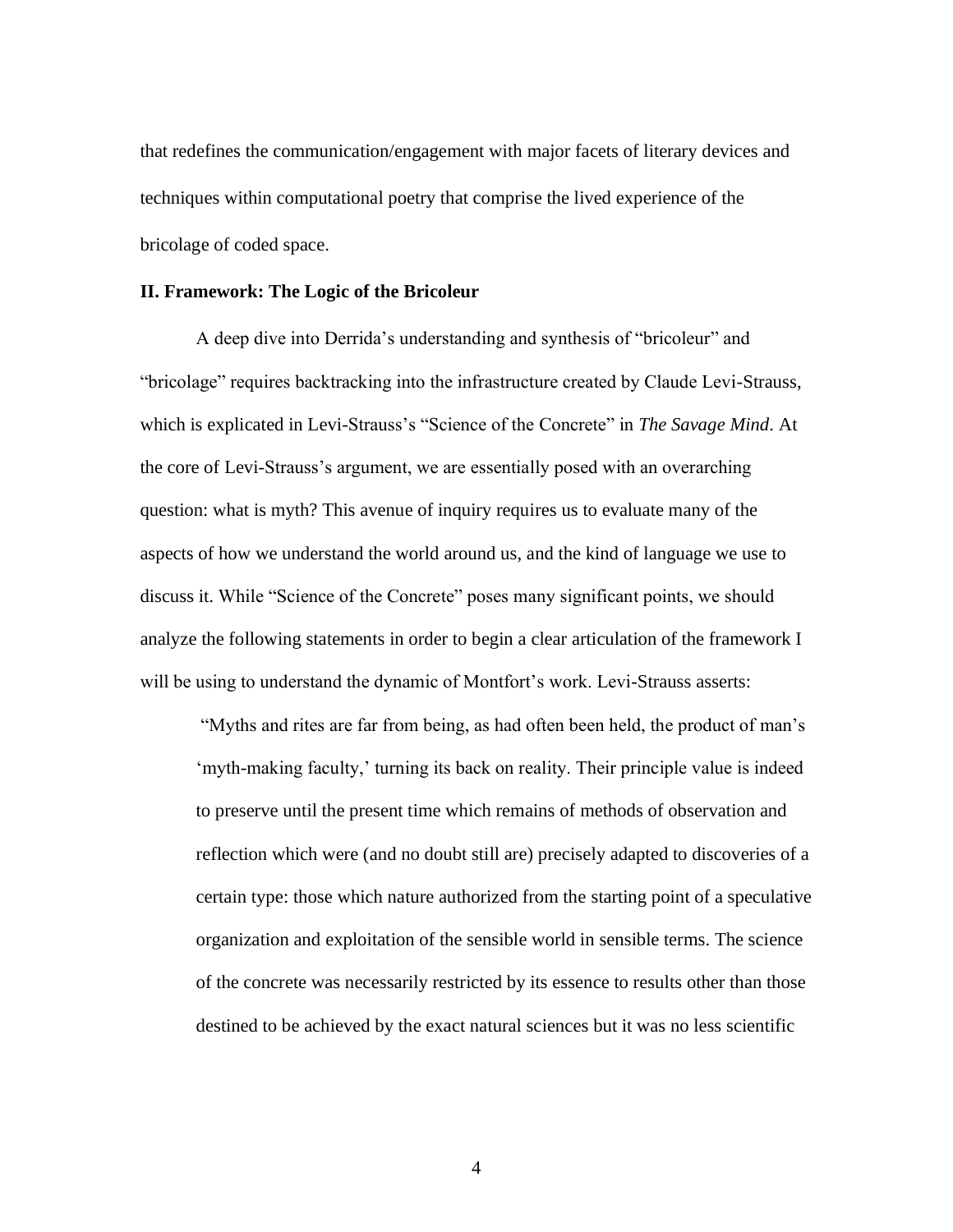and its results no less genuine. They were secured ten thousand years earlier and still remain at the basis of our own civilization" (Levi-Strauss 10-11).

Levi-Strauss's concept of "myth" helps Derrida understand how to synthesize what exactly is true, or logical, in the world-- or perhaps, what isn't, what doesn't have to be, and why. Specifically, in "Structure, Sign, and Play," Derrida asserts that bricolage is a "mythopoetic function" ("Structure, Sign, and Play" 287). Derrida comes to this conclusion by noting a stance espoused by Levi-Strauss:

There is no unity or absolute source of the myth. The focus or the source of the myth are always shadows and virtualities, which are elusive, unactualizable, and nonexistent in the first place. Everything begins with structure, configuration, or relationship. The discourse on the acentric structure that myth itself is, cannot itself have an absolute subject or an absolute center. It must avoid the violence that consists in centering a language which describes an acentric structure if it is not to shortchange the form and movement of myth. ("Structure, Sign, and Play" 286).

To tie together these concepts, bricolage is a mythopoetic function, according to Derrida, because "mythological discourse… must itself be *mythomorphic*" ("Structure, Sign, and Play" 286). So, in summary: if code = bricoleur, then bricoleur creates bricolage. The bricolage, for the Montfort text, is the associative imagery, or more specifically, the "myth"-- the undefined product, the object produced by what is available and what is known, the random series of images. Therefore, the bricoleur and bricolage are both mythopoetic, and enact the very thing that they are.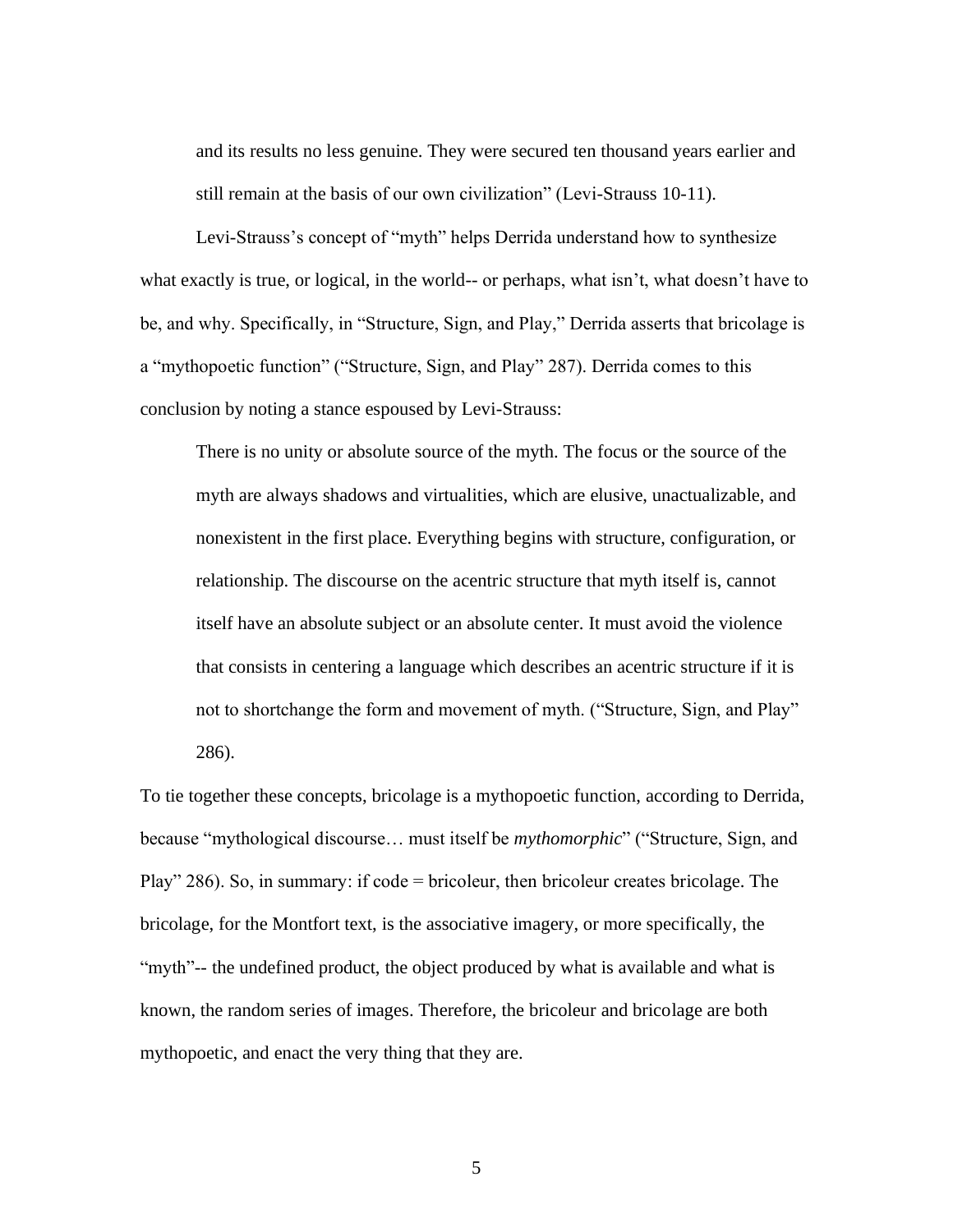## **III. Contextualizing Computations**

Although my paper will be focusing on Nick Montfort's *The Truelist*, providing

context for both the history and present functionality of computational literature is

imperative in one's engagement with understanding the transformative elements of the

genre. Computational poetry has many forms, and Alison Knowles and James Tenney's

1967 poem "A House of Dust" is representative of one of the earliest computational

poems, and actually was the inspiration for the *Using Electricity* collection of

computational poetry books, which includes *The Truelist*. Here is the code that produces

the poem with important aspects bolded for explication:

**material** = ['SAND', 'DUST', 'LEAVES', 'PAPER', 'TIN', 'ROOTS', 'BRICK', 'STONE', 'DISCARDED CLOTHING', 'GLASS', 'STEEL', 'PLASTIC', 'MUD', 'BROKEN DISHES', 'WOOD', 'STRAW', 'WEEDS']

**location** = ['IN A GREEN, MOSSY TERRAIN', 'IN AN OVERPOPULATED AREA', 'BY THE SEA', 'BY AN ABANDONED LAKE', 'IN A DESERTED FACTORY', 'IN DENSE WOODS', 'IN JAPAN', 'AMONG SMALL HILLS', 'IN SOUTHERN FRANCE', 'AMONG HIGH MOUNTAINS', 'ON AN ISLAND', 'IN A COLD, WINDY CLIMATE', 'IN A PLACE WITH BOTH HEAVY RAIN AND BRIGHT SUN', 'IN A DESERTED AIRPORT', 'IN A HOT CLIMATE', 'INSIDE A MOUNTAIN', 'ON THE SEA', 'IN MICHIGAN', 'IN HEAVY JUNGLE UNDERGROWTH', 'BY A RIVER', 'AMONG OTHER HOUSES', 'IN A DESERTED CHURCH', 'IN A METROPOLIS', 'UNDERWATER']

**light\_source** = ['CANDLES', 'ALL AVAILABLE LIGHTING', 'ELECTRICITY', 'NATURAL LIGHT']

**inhabitants** = ['PEOPLE WHO SLEEP VERY LITTLE', 'VEGETARIANS', 'HORSES AND BIRDS', 'PEOPLE SPEAKING MANY LANGUAGES WEARING LITTLE OR NO CLOTHING', 'ALL RACES OF MEN REPRESENTED WEARING PREDOMINANTLY RED CLOTHING', 'CHILDREN AND OLD PEOPLE', 'VARIOUS BIRDS AND FISH', 'LOVERS', 'PEOPLE WHO ENJOY EATING TOGETHER', 'PEOPLE WHO EAT A GREAT DEAL', 'COLLECTORS OF ALL TYPES', 'FRIENDS AND ENEMIES', 'PEOPLE WHO SLEEP ALMOST ALL THE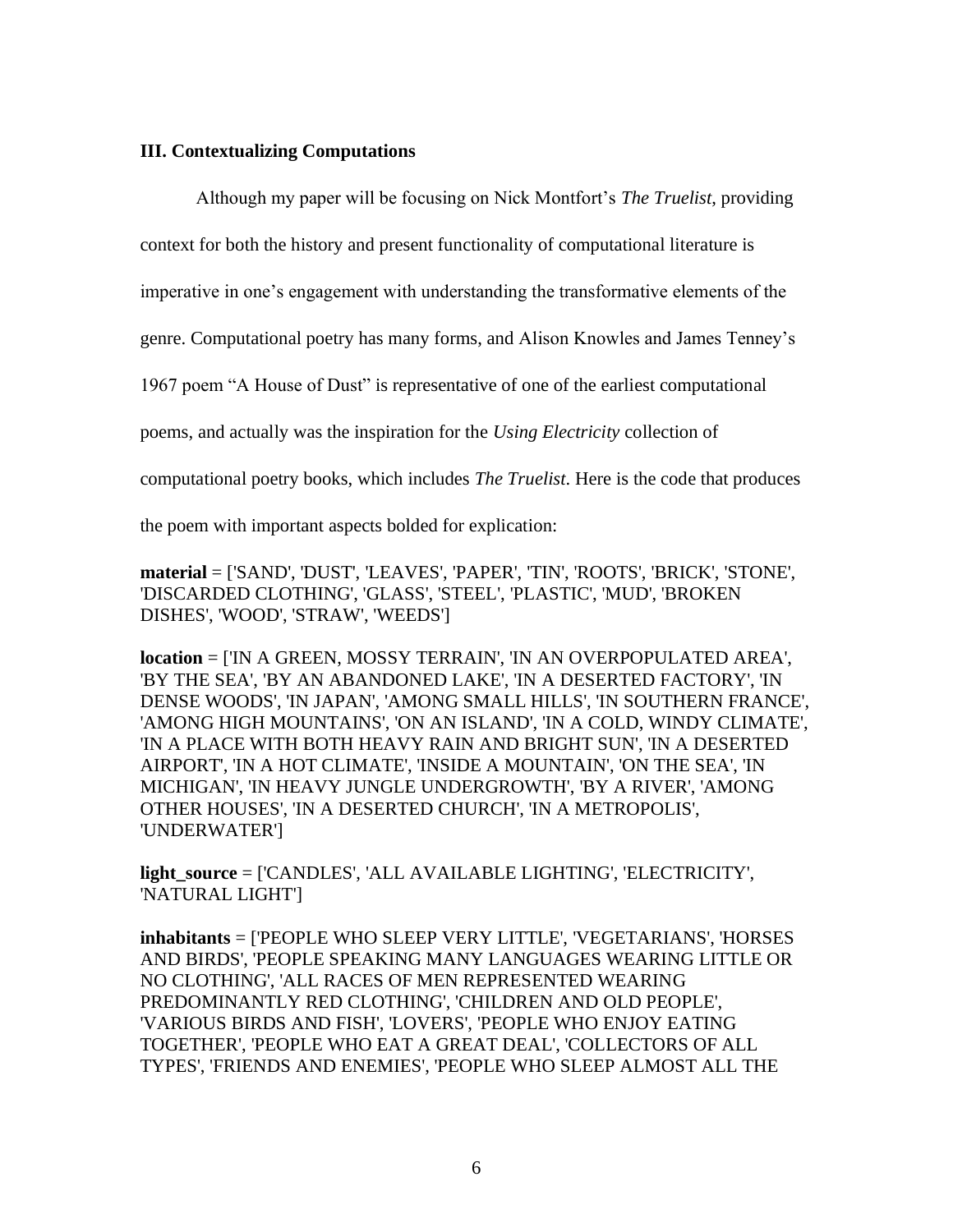# TIME', 'VERY TALL PEOPLE', 'AMERICAN INDIANS', 'LITTLE BOYS', 'PEOPLE FROM MANY WALKS OF LIFE', 'NEGROS WEARING ALL COLORS', 'FRIENDS', 'FRENCH AND GERMAN SPEAKING PEOPLE', 'FISHERMEN AND FAMILIES', 'PEOPLE WHO LOVE TO READ']

print('') print('A HOUSE OF ' + choice(material))  $print(' + choice(location))$ print(' USING ' + choice(light\_source)) print(' INHABITED BY ' + choice(inhabitants)) print('')

The code is essentially functioning as a blueprint for the syntax and the variables of words able to be used within the code. The code knows that it's creating a house of material  $+$  location  $+$  light source  $+$  inhabitants. So, we could easily get a house of plastic in a green, mossy terrain, using candles, and inhabited by people who eat a great deal. There are certainly some interesting—and potentially problematic in a modern perspective—"inhabitant" options, especially with regard to referring to indigenous people as "American Indians."

Here are some examples that were produced by the code:

# A HOUSE OF STRAW

# UNDERWATER

# USING CANDLES

# INHABITED BY PEOPLE SPEAKING MANY

#### LANGUAGES WEARING LITTLE OR NO CLOTHING

# A HOUSE OF PAPER

# IN AN OVERPOPULATED AREA

# USING ALL AVAILABLE LIGHTING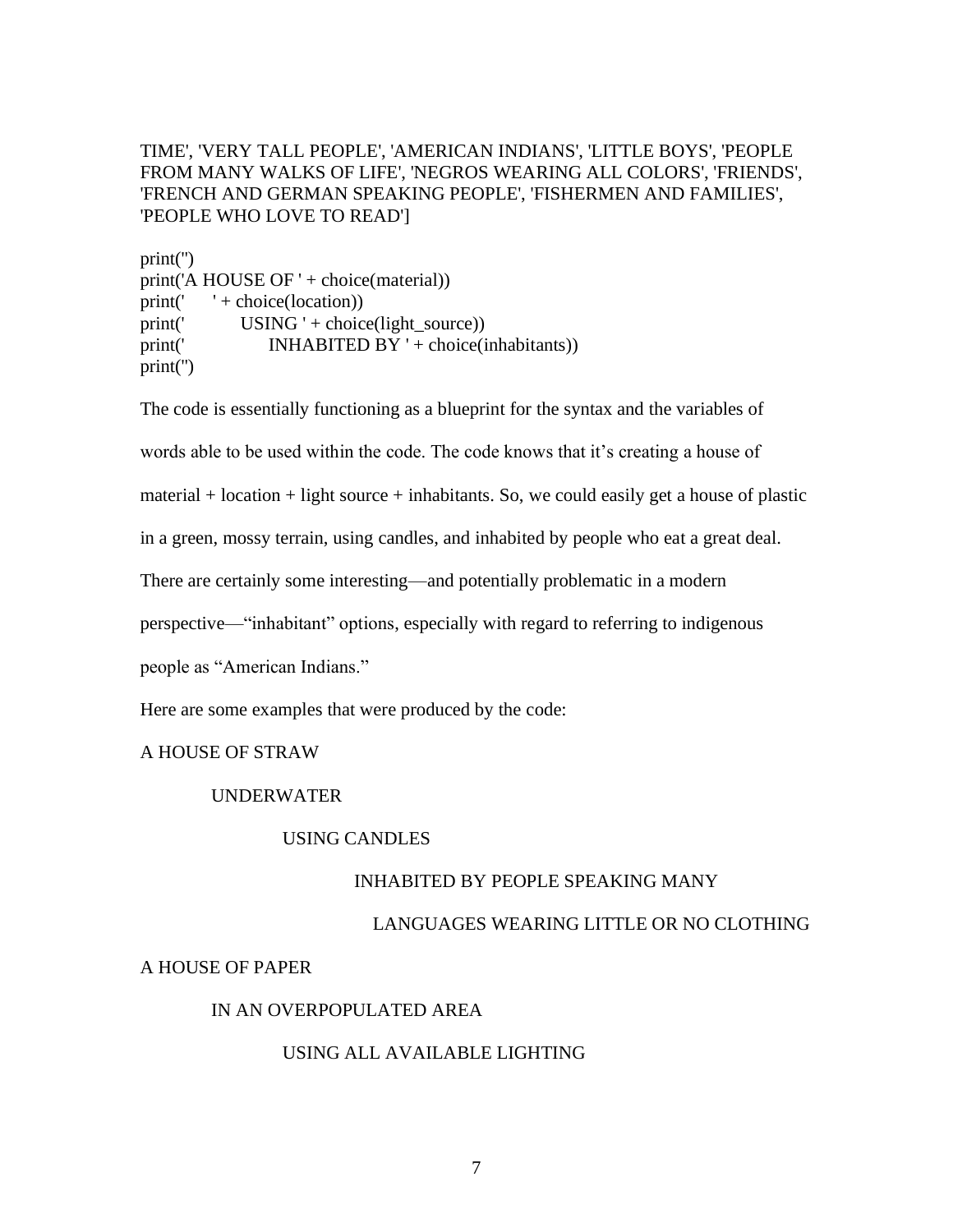### INHABITED BY ALL RACES OF MEN REPRESENTED

#### WEARING PREDOMINANTLY RED CLOTHING

#### A HOUSE OF STONE

#### IN A HEAVY JUNGLE UNDERGROWTH

## USING ELECTRICITY

#### INHABITED BY VEGETARIANS

(Knowles and Tenney)

An even earlier example, potentially even the first, is the 1952 computational

poem by Christopher Strachy, titled "Love Letters," produced on the Ferranti Mark 1.

Nick Montfort has reproduced the computational poem on his website, providing readers

with access to the code, while noting that he found the original source for the code from

photographs of Christopher Strachy's notes ("Nickm.com"). Here is a segment of the

code for analysis, with the important categories bolded:

**first** = ['DARLING', 'DEAR', 'HONEY', 'JEWEL'] second = ['DUCK', 'LOVE', 'MOPPET', 'SWEETHEART'] **adjectives** = ['ADORABLE', 'AFFECTIONATE', 'AMOROUS', 'ANXIOUS', 'ARDENT', 'AVID', 'BREATHLESS', 'BURNING', 'COVETOUS', 'CRAVING', 'CURIOUS', 'DARLING', 'DEAR', 'DEVOTED', 'EAGER', 'EROTIC', 'FERVENT', 'FOND', 'IMPATIENT', 'KEEN',] **nouns** = ['ADORATION', 'AFFECTION', 'AMBITION', 'APPETITE', 'ARDOUR', 'CHARM', 'DESIRE', 'DEVOTION', 'EAGERNESS', 'ENCHANTMENT', 'ENTHUSIASM', 'FANCY', 'FELLOW FEELING', 'FERVOUR', 'FONDNESS', 'HEART', 'HUNGER', 'INFATUATION', 'LIKING', 'LONGING', 'LOVE', 'LUST', 'PASSION', 'RAPTURE', 'SYMPATHY'] **adverbs** = ['AFFECTIONATELY', 'ANXIOUSLY', 'ARDENTLY', 'AVIDLY', 'BEAUTIFULLY', 'BREATHLESSLY', 'BURNINGLY', 'COVETOUSLY', 'CURIOUSLY', 'DEVOTEDLY', 'EAGERLY', 'FERVENTLY', 'FONDLY',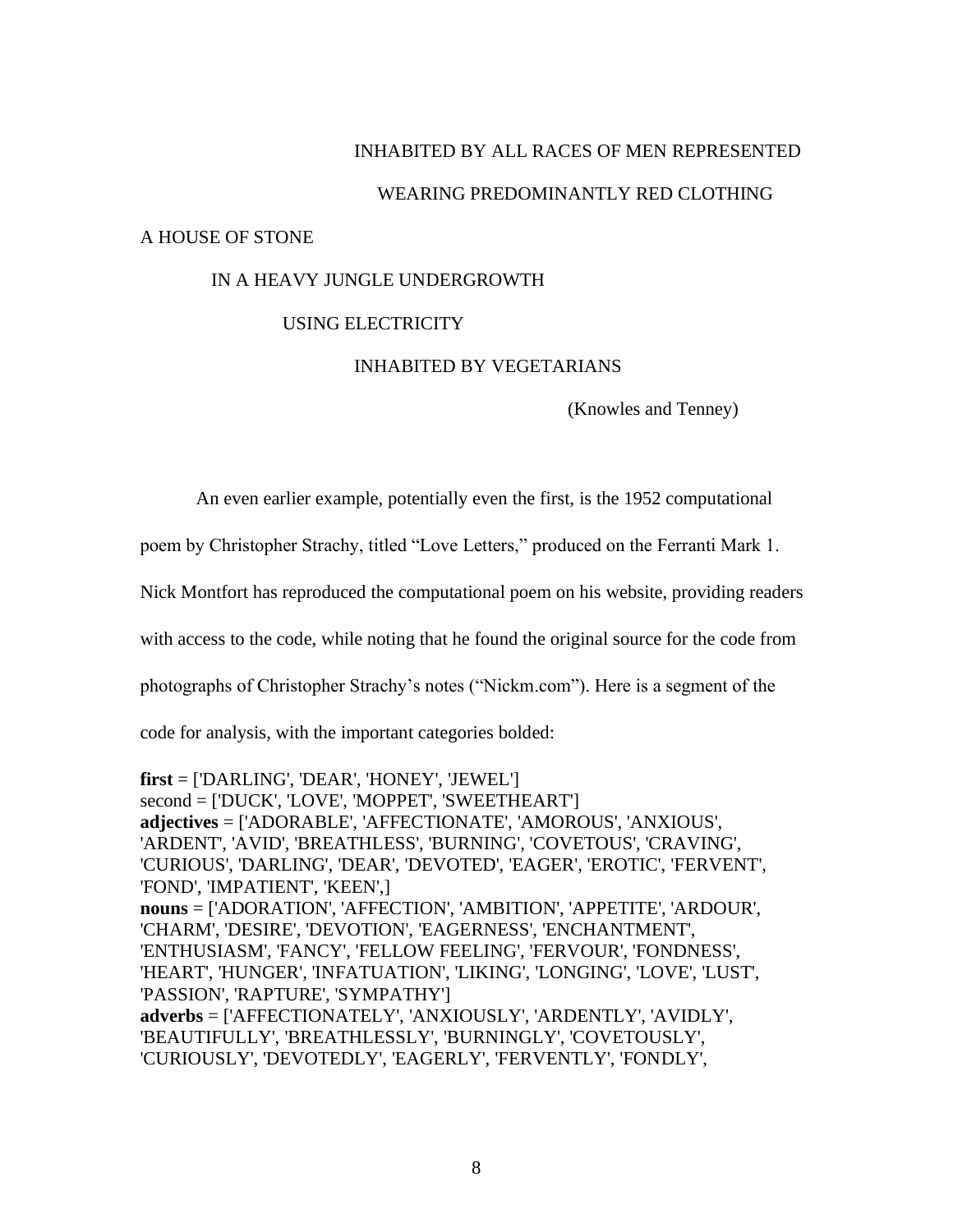'IMPATIENTLY', 'KEENLY', 'LOVINGLY', 'PASSIONATELY', 'SEDUCTIVELY', 'TENDERLY', 'WINNINGLY', 'WISTFULLY'] **verbs** = ['ADORES', 'ATTRACTS', 'CARES FOR', 'CHERISHES', 'CLINGS TO', 'DESIRES','HOLDS DEAR', 'HOPES FOR', 'HUNGERS FOR', 'IS WEDDED TO', 'LIKES', 'LONGS FOR', 'LOVES', 'LUSTS AFTER', 'PANTS FOR', 'PINES FOR', 'PRIZES', 'SIGHS FOR', 'TEMPTS', 'THIRSTS FOR', 'TREASURES', 'WANTS', 'WISHES', 'WOOS', 'YEARNS FOR']

As one can see, the code is quite literally producing a love letter. It begins with a word from the first line, titled "first =", followed by an adjective from the list, then a noun, an adverb, and a verb, resolving itself into a love letter. Here's an example of a rather strange output the code produced… one of it's so-called "Love Letters" out of its endless stream of letters:

"JEWEL DUCK,

YOU ARE MY AFFECTIONATE FERVOUR. MY FONDNESS WINNINGLY THIRSTS FOR YOUR DARLING RAPTURE. YOU ARE MY AVID LUST: MY AMOROUS ENCHANTMENT. MY DEVOTED RAPTURE PRIZES YOUR CURIOUS TENDERNESS.

YOURS EAGERLY,

M.U.C" (Strachy)

Not limited to poetry, computational literature has also explored prose works, which range from codes that produce both a prosework output, but also interactive fiction games. Starting in 1977, programs like Tale-Spin continued to pave the way for the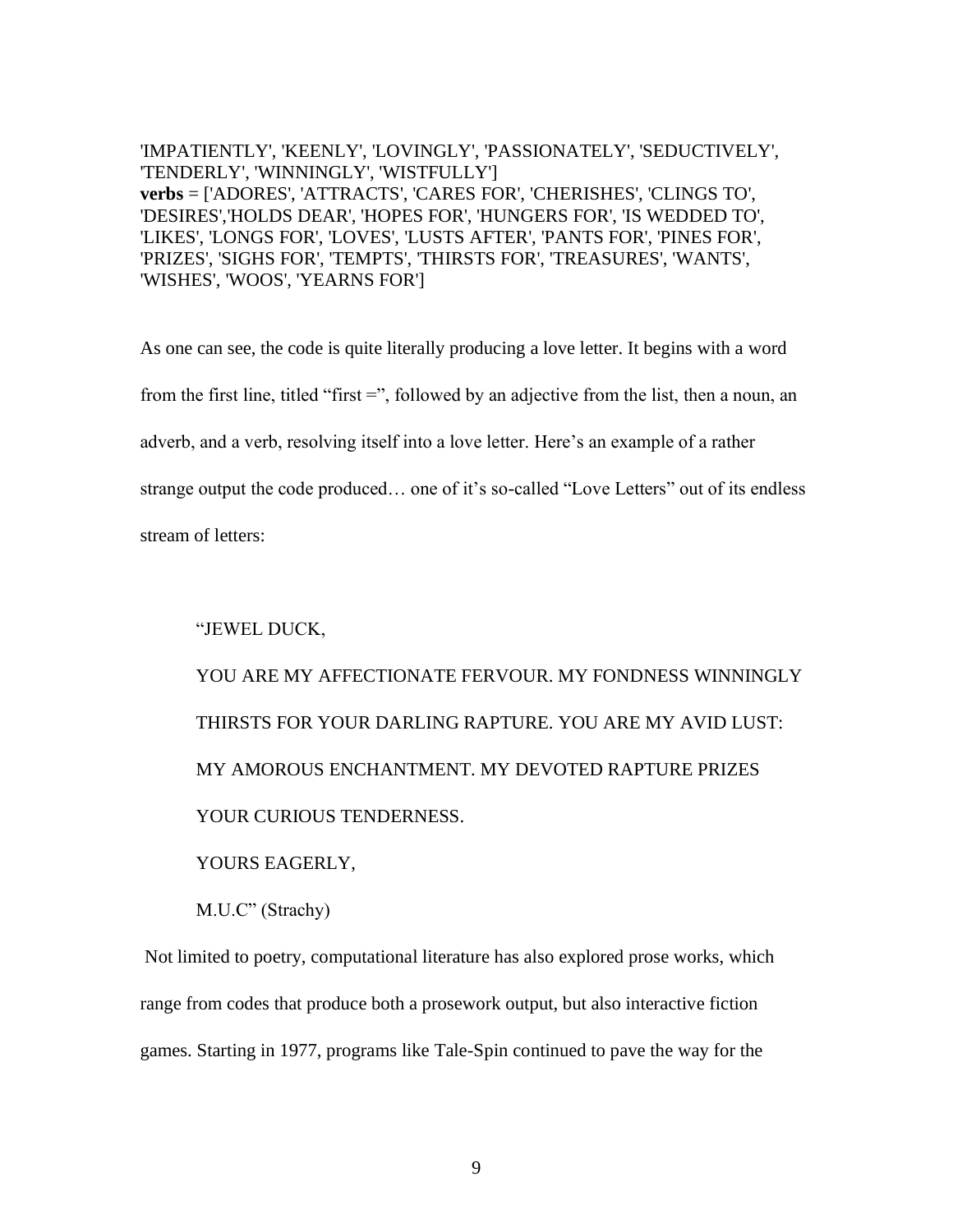computational intricacies of Monfort's text. James Meehan, in his attempt to create a program that "writes stories by using knowledge about problem solving, physical space, interpersonal relationships, character traits, bodily needs, story structure, and English" that "simulates rational behavior" (Meehan 91). However, much unlike computational poetry, Meehan actually coded this to be an unfixed world where the code itself could make decisions about the plot regardless of the variables, in what was essentially a completely randomized, non-deterministic state. Meehan noted that sometimes the code needed to learn more about certain subjects and their parts of speech within the variables, as this was once an output:

"Henry Ant was thirsty. He walked over to the river bank where his good friend Bill Bird was sitting. Henry slipped and fell in the river. Gravity [having neither legs, wings, nor friends] drowned." (Meehan 92)

Meehan then asserted that "[i]t didn't know enough about gravity, obviously" (Meehan 92). Although the code used to make Meehan's poem, which was:

X tries to move Y to Z Preconditions: X is self-moveable If X is different from Y, Then DPROX  $(X, X, Y)$ And DO-GRASP (X, Y) DKNOW (X, where is Z?) DKNOW  $(X,$  where is  $X$ ?) DLINK  $(X, loc(Z))$ Act: DO-PTRANS  $(X, Y, loc(Z))$ Postcondition: Is Y really at Z? Postact: If X is different from Y, Then DO-NEG-GRASP (X, Y) (Meehan 93)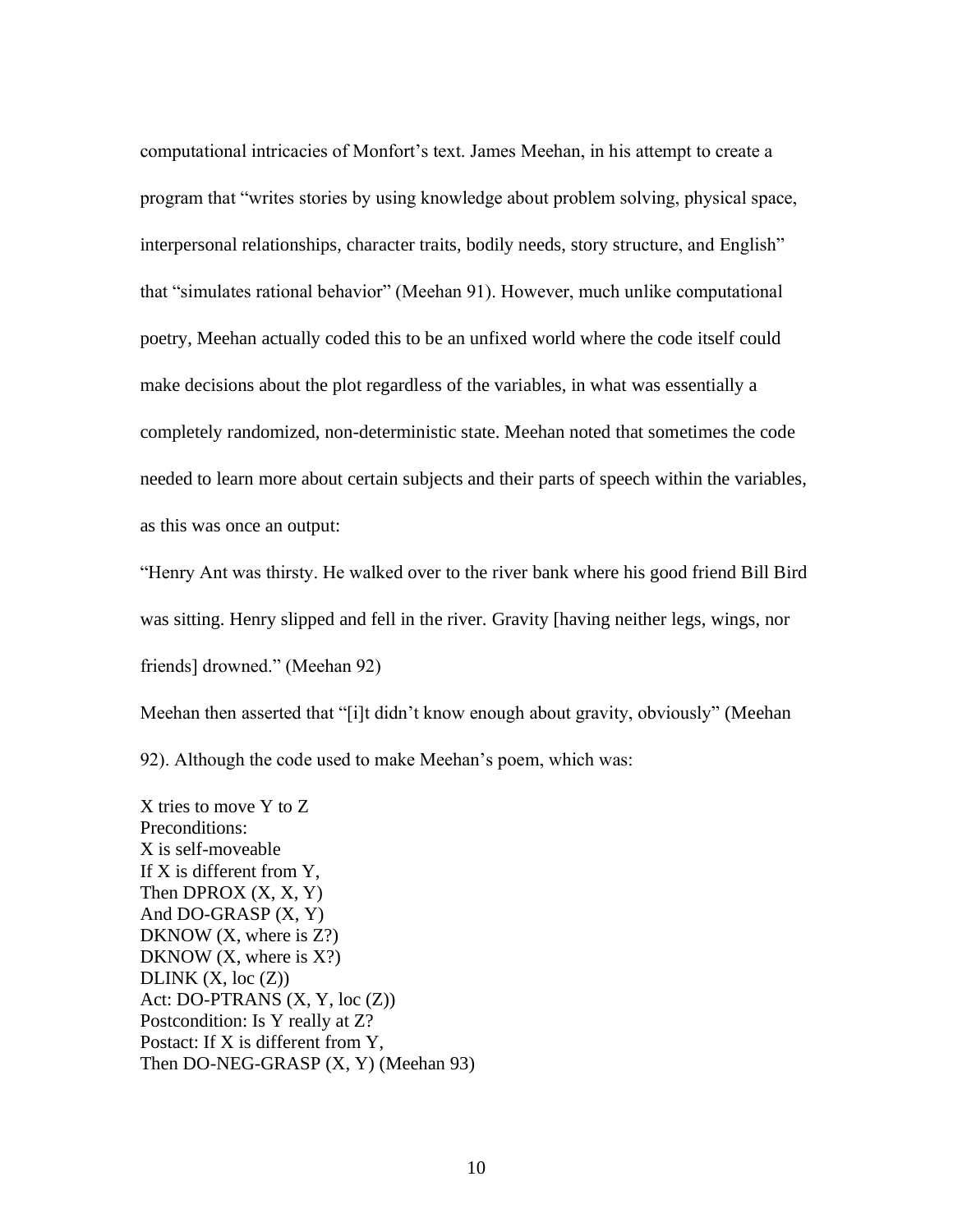was structurally sound, the code did often produce an illogical statement unless it had the correct amount of knowledge, which is unlike computational poetry where the goal is to produce a seemingly illogical, associative statement-- at least for Montfort's text.

Obviously there are changes in imagery when one encounters the non-linearity of a computational poem, especially when the text is able to be edited. But is this change true for the semantics of the line? Scott Rettberg speaks to this concept in *Electronic Literature* with regard to a text generator called *Travesty* developed in 1984 by Hugh Kenner and Joseph O'Rourke. In *Travesty*, the interactor enters a "source text" into the program, and the program analyzes the semantics and "linguistic probability" of the text using n-grams, and uses this input to create an output of text that follows similar semantic and linguistic patterns as the inputted text (Rettberg, "Combinatory Poetics" 38). Some interactive fictions require that the user inputs a certain phrase by typing—for example, "go left" to get the player character to move to the left down a new pathway, which opens up a new set of pathways. Other interactive fiction games offer two or more clickable options, where the interactor does not have to input text.

Although a text generator functions in a different way (e.g., the interactor inputs language into the program and an output is created based upon the syntactic structure) than most interactive fictions, the concept is still the same as computational poetry. There is still a sensibility of having non-linearity, and an upholding of the structure of the original text. *Travesty* doesn't create a "travesty" of language if it upholds the structure—perhaps the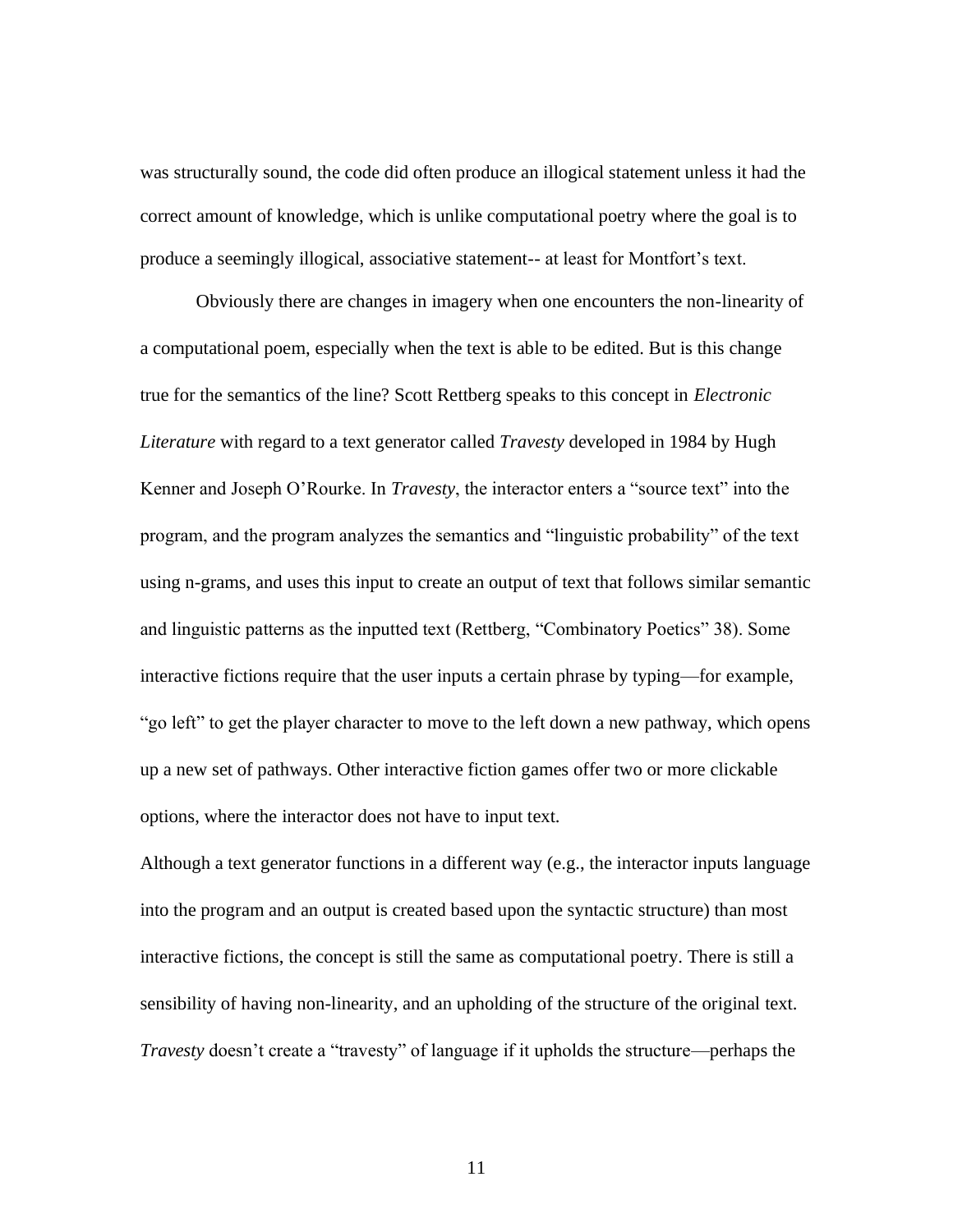same could be said about clickable interactive fiction if it upholds the structure of the original text, or edited forms of a computational poem. Although the imagery and point of entry is altered in a digital platform, the text is still accessible—but in a way that requires an engagement from the individual who codes the computational poem in order to imagine new realities (by potentially changing the variables in the code).

Through asking these questions of computational poetry, we are exposed to new potential truths, and new potential logics (that we perhaps learned in hindsight from a certain series of associations with images in a poem that's predicated on associative imagery). Through our engagement with the text and our engagement with new forms of logic (or the "trace"), communication is defined and redefined for us as we continue as viewers of the computational output. The acknowledgment of the discovery of new truths is integral in one's engagement with associative imagery within the output of the code. Without acknowledging the impact of one's time spent working through the series of images, the impact of computational poetry is not fully realized. To glean the knowledge that computational poetry gives us, one must look inside of the text, experience it firsthand, experience the trace, and understand the parameters of communication. Through understanding and engaging with these aspects in computational poetry, we then understand the functionality of the poem through an avenue of inquiry that leads us down new pathways of truth within the logic puzzle.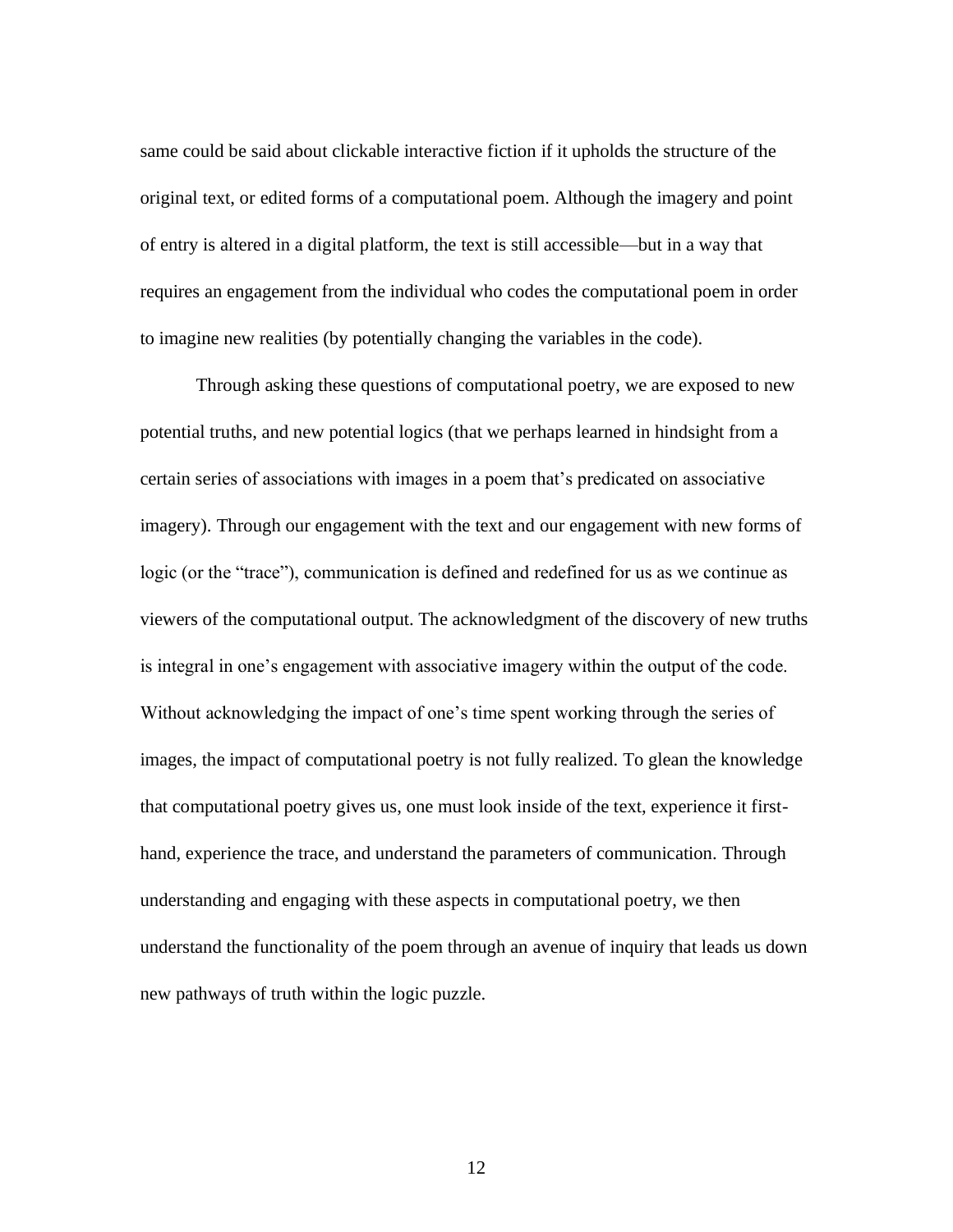#### **IV. Code as Bricoleur: Analyzing** *The Truelist*

Understanding the functionality of electronic literature, particularly computational poetry, is predicated on our synthesis of logic. Whether the genesis of our logical deduction derives from a sense of emotional subjectivity, or solely a set of objective facts (although it is often difficult to distinguish between pure logic and emotional influences), we complete various processes on a regular basis without being cognizant of our actions. For instance, when one is first learning to drive a car, one learns how to solve the proper "puzzle" for the objective of learning how to start the car, shift gears, and drive safely. This becomes a natural process for us at some point—one that we do not have to think about each time we do it. However, our emotions have the capacity to impact the logic puzzle, subverting the qualities of the objective that once seemed so logical, so easy to us.

Consider a moment in your life when you acted on emotional impulse. We often alter our responses to a logical premise when we encounter problematic situations. Or, perhaps, not simply a problematic situation, but a situation in which the logical outcome is shattered. However, during our emotional responses, we glean knowledge—perhaps not in the moment, but in hindsight. We learn some of what is "logical" from our engagement with the "illogical," or "*non-linearity*," which I define as: *the place of subversion from the initial logical deduction; the place that exists outside of a defined context or lens through which we are viewing*. In other words, we learn what is logical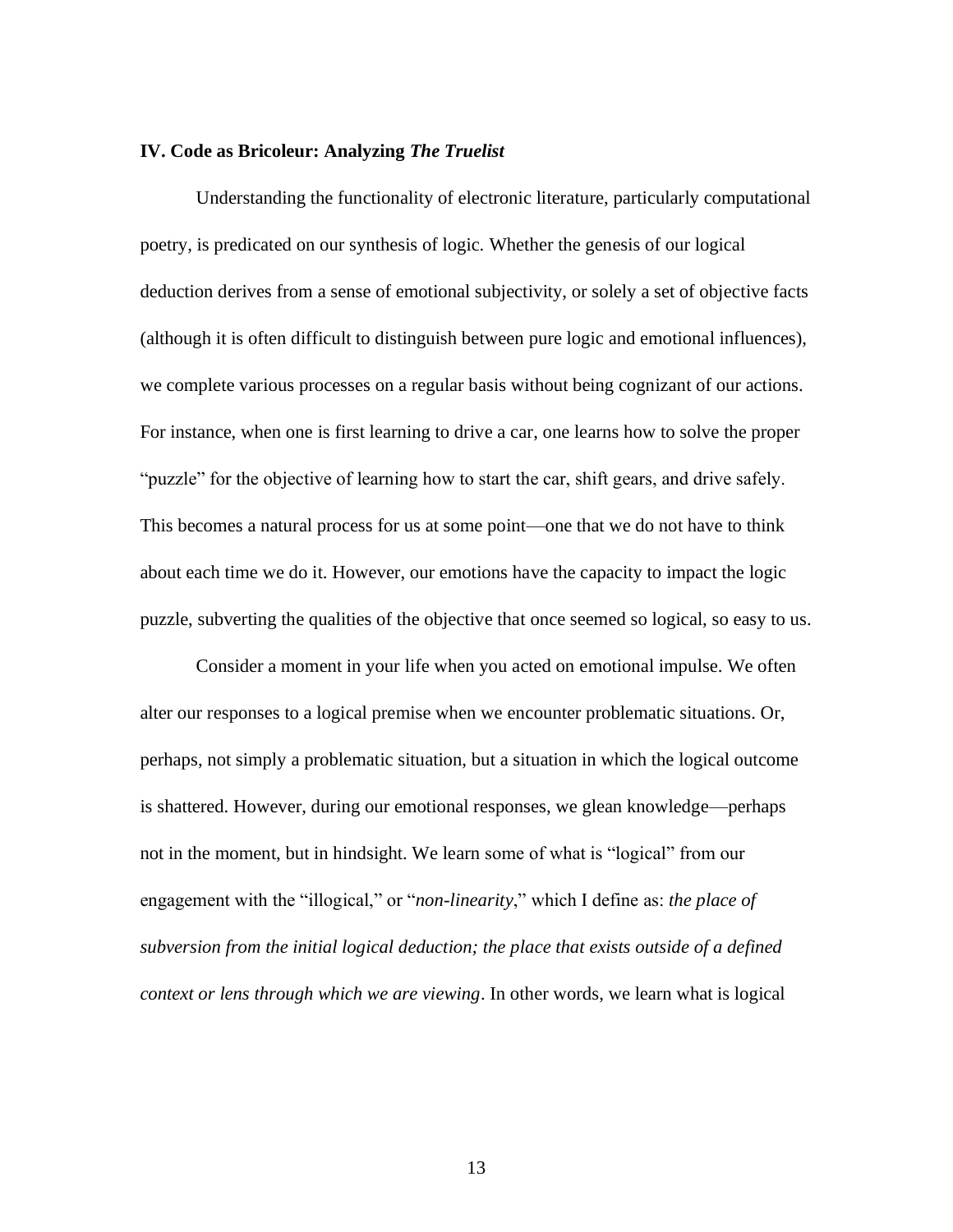from the absence of logic—the absent-present—when what is *absent* is *objectivity* and what is *present* is the *realization* of the lack of objectivity.

Within this liminality of logic existing within the absent-present, we find what Jacques Derrida refers to as the "trace." In her translation of Derrida's *Of Grammatology*, Gayatri Chakravorty Spivak asserts that "Derrida suggests that what opens the possibility of thought is not merely the question of being, but also the never-annulled difference from 'the completely other.'" Spivak continues, noting that "[t]he structure of the sign is determined by the trace or track of that other which is forever absent" and "[t]his other is of course never to be found in its full being" as the "trace is the mark of the absence of a presence, an always already absent present, of the lack of the origin that is the condition of thought and experience" (Spivak xxxv-xxxvi).

 When one considers this theoretical application to electronic literature, specifically computational poetry, the application helps us understand and deconstruct the logic puzzle. Throughout the many forms of computational media, computational poetry is the epitome of where the engagement with what I defined as "*non-linearity*" takes place. Since a lack of linearity exists, especially when reading Nick Montfort's *The Truelist*, the associative imagery begins immediately upon the beginning of the first section of the book-length poem. Montfort's code has become the bricoleur, providing us with a bricolage of words:

Now they saw the foothills,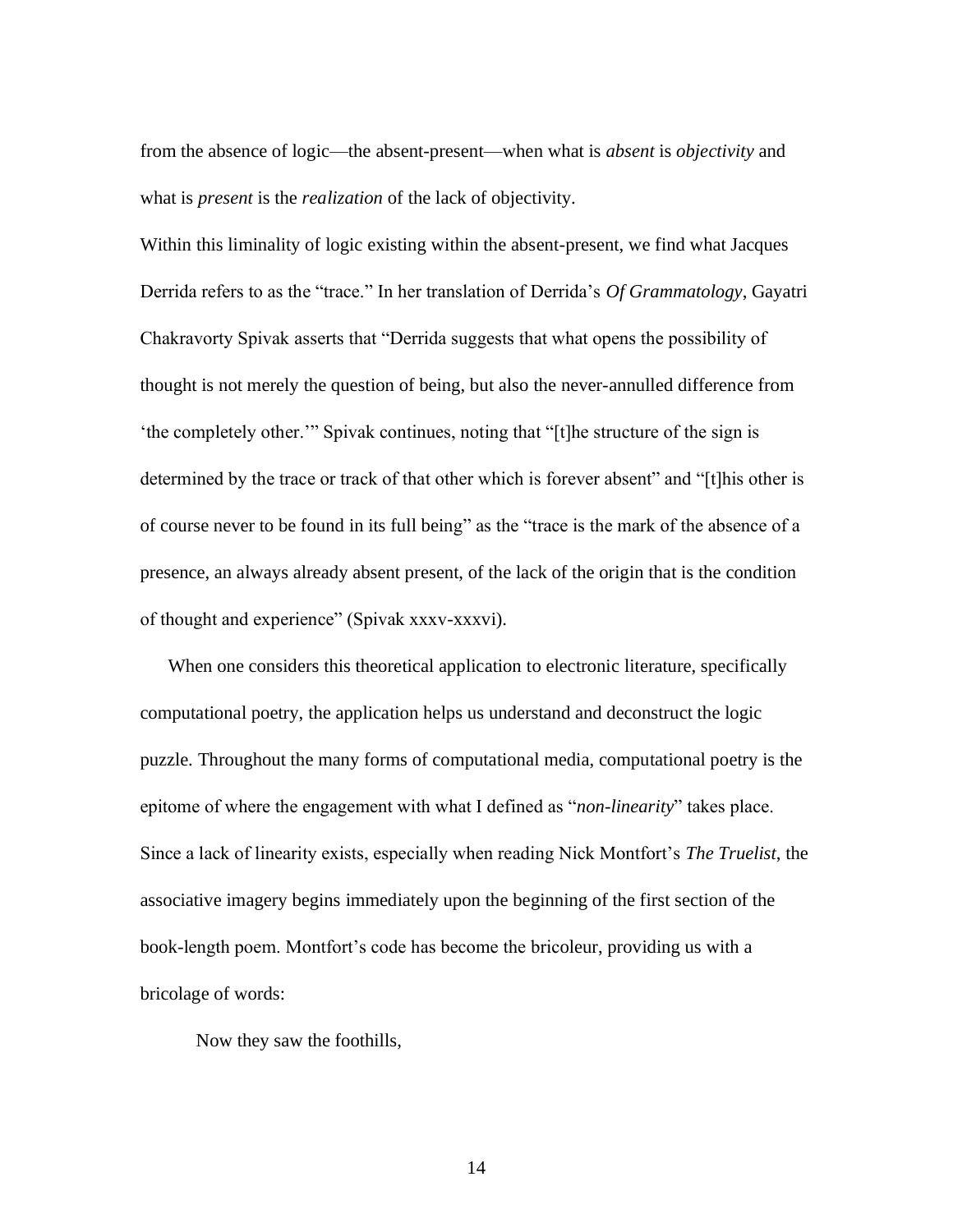And the airking,

The earthworm,

The sliphound exceeding the king,

The traplight welcoming the work,... (*The Truelist* 1).

The heartwoman,

The shiphound,

The hardpath river leading the ship,

I will further explicate the coding techniques later in my analysis, but it is important to note here that we are seeing a deterministic sequence. This means that the code, given the parameter and variables, created a specific outcome that would happen each time the code runs unless someone were to change the variables given to the code. While this might seem problematic in the sense of the code being a bricoleur creating bricolage, I argue that Monfort could have fed the bricoleur any series of words for the bricolage, but the code, using what it had, created a poem full of associative imagery. This will be explicated further in my analysis of the second section of the poem.

Given that Montfort has done a significant amount of research not only in computational poetry, but also interactive fiction, it is important to consider that there are significant portions of interactive fiction that might fall under the same category, especially since the coding infrastructure is quite similar, except that the interactive fiction coding allows for direct engagement from the reader by inputting a word, or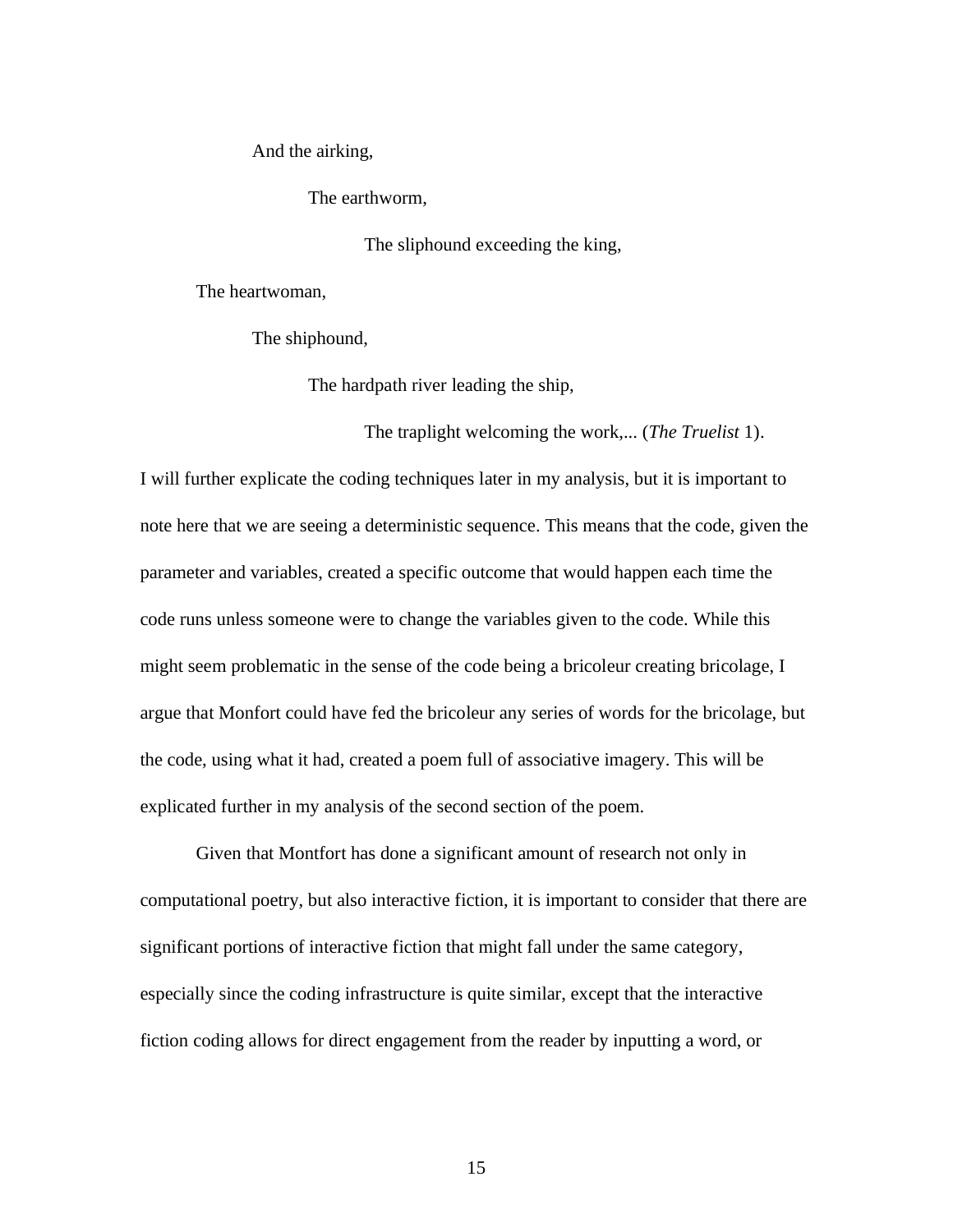clicking an option for a pathway. Given that interactive fiction has many options for pathways, the reader/spectator, or what Nick Montfort defines in "Fretting the Player Character" as "the interactor" who engages with the "player character," has the ability to engage with a storyline within the non-linearity (Montfort, "Fretting the Player Character" 139). However, Montfort argues that the "interactor does not really play the player character, however generic or specific the character is" since interactive fiction lies more in the realm of "putting on the character as a pair of eyes'' rather than engaging in a dramatic display such as one does in a game such as *Dungeons & Dragons* (*D&D*). (Monfort, "Fretting the Player Character" 139). Although *Dungeons & Dragons* is primarily played in person (meaning that the "interactor" would be engaging with another human rather than solely an interactive digital platform), the argument that it requires a more "dramatic" taking on of a persona is understandable due to the "multi-party roleplaying contexts"—but, Montfort offers an additional argument, claiming that even "multi-user online environments" require a higher level of engagement with the interactor/player character dynamic than is available in interactive fiction (139). In the case of interactive fiction, and perhaps also *Dungeons & Dragons*, the "bricoleur" seems to most apply to the human, rather than the code, as the interactor is required to take the smallest pieces of information and build upon them to create something. For interactive fiction, perhaps that's a direction for the player character to go toward; for *Dungeons &*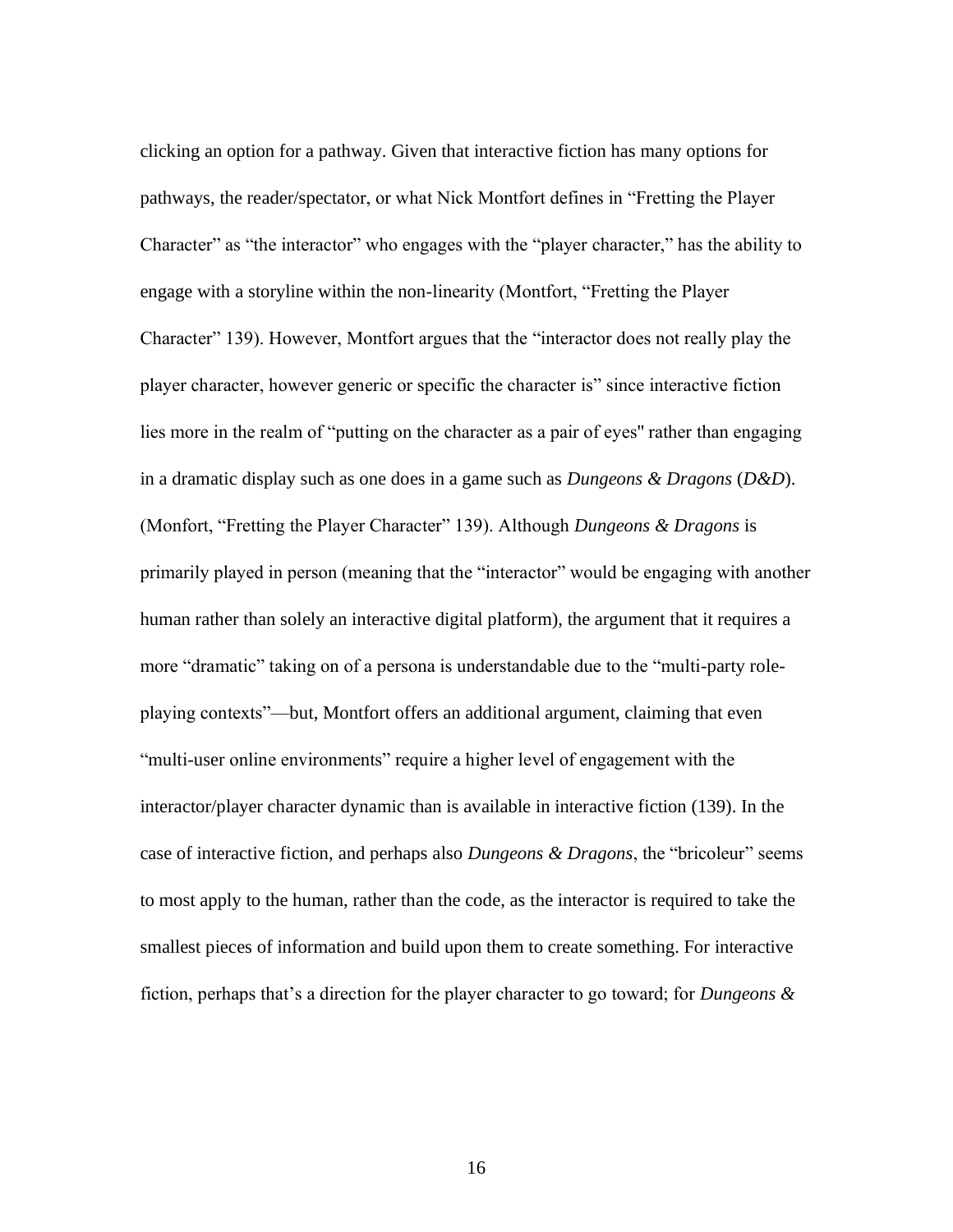*Dragons*, perhaps it's a description of a half-elf gunslinger that one builds upon given the most basic character information.

Although the dynamic between the gamer and the game, or the "interactor" and "player character," as Montfort refers to them, is more intense in *D&D*-like roleplaying games (RPGs), there is something to be said about one's engagement with computational poetry, logic, and truth(s) when interacting-- or simply viewing-- a coded poem. If we continue with the Derridean logic of the absent-present, we might use his assertion in "Linguistics and Grammatology" as a continued framework:

That trail [of the absent-present] must leave a wake in the text. Without that wake, abandoned to the simple content of its conclusions, the ultra-transcendental text will look suspiciously like the precritical text… [w]hat we here call the erasure of concepts should mark the places of that meditation to come. For example, the value of the transcendental arche must make its necessity felt before letting itself be erased. The concept of the arche-trace must accede to both that necessity and that erasure. It is in fact contradictory and unacceptable within the logic of identity. The trace is not only the disappearance of origin, it would say here—in the discourse that we use and according to the trail that we follow—that the origin did not even disappear, that it was never constituted except as a back-formation by a nonorigin, the trace, which thus becomes the origin of origin. (Derrida, "Linguistics and Grammatology" 66)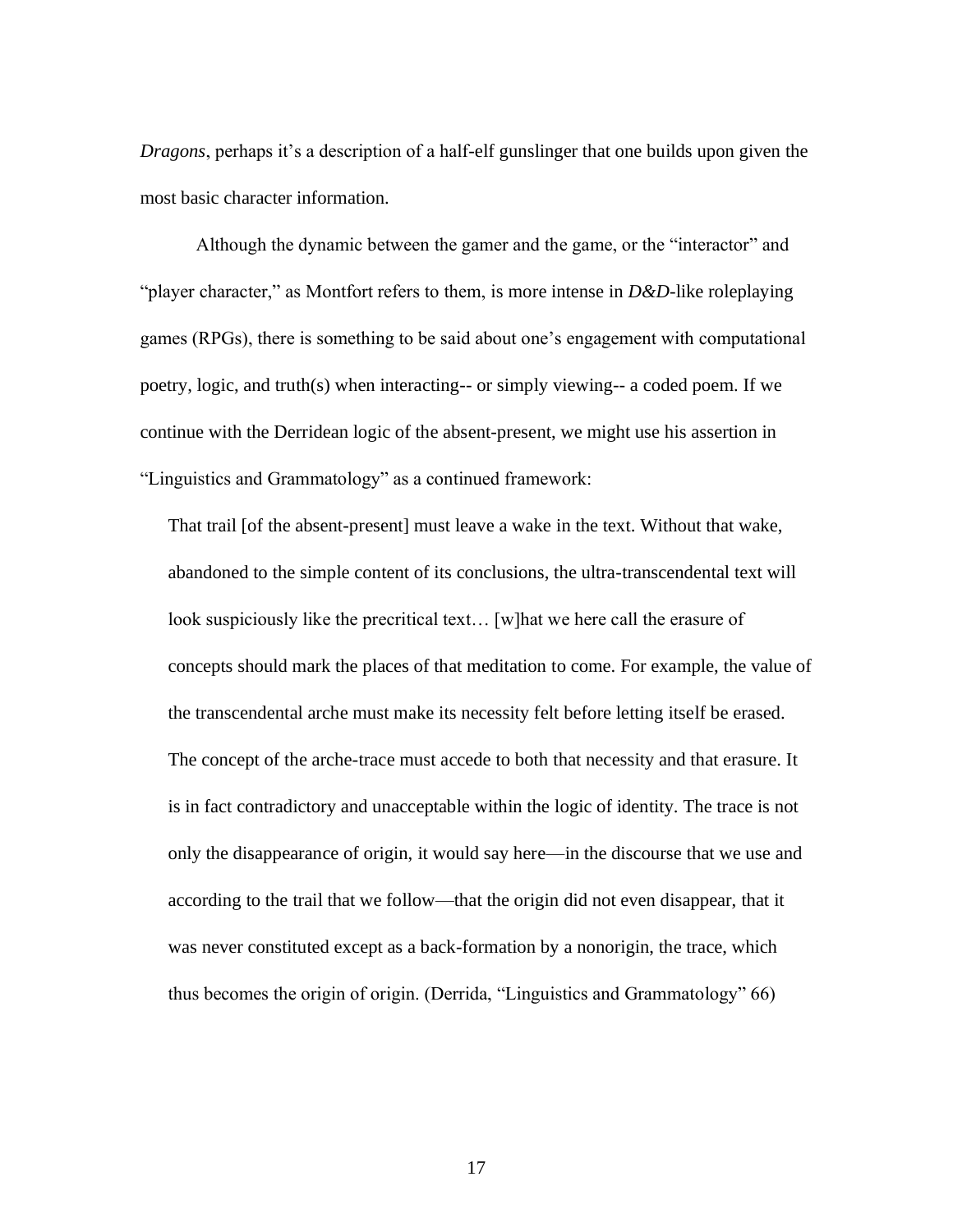In the same realm, Derrida also upholds the idea that one cannot effectively communicate unless communication is defined within a particular context. Specifically, Derrida asserts that communication is subjective; however, when we are attempting to articulate and communicate an abstract concept, we must define specific parameters for the communication to exist—a "determined content, an identifiable meaning, a describable value" (Derrida, "Signature Event Context" 309). Without having ties to some sort of concrete objectivity, communication can be misconstrued. Within computational poetry, the code is the parameter—specifically, the pathways are parameters that create a context for communicating a narrative within the potential coded variable plotlines. Although there are multiple options for words that one could have put into a computational poem, the input is ultimately defined within the parameter of the code. The variables (words, in this case) are given a set of options that they cannot exist outside of. The means of communication are defined for the viewer—however, they can be redefined if different words are input into the code. Regardless, the context exists within the holistic perspective of the basic construct of the code, but upholds the idea of defining and redefining a message so that the means of communication unveil new truths, or new ways in which we understand logic in the absence of having one singular objective answer, given the intense amount of associative imagery in computational poetry.

 New forms of engagement, new truths about reality, and new ways to consider a text utilize the concept of the absent-present (analyzing the associative images based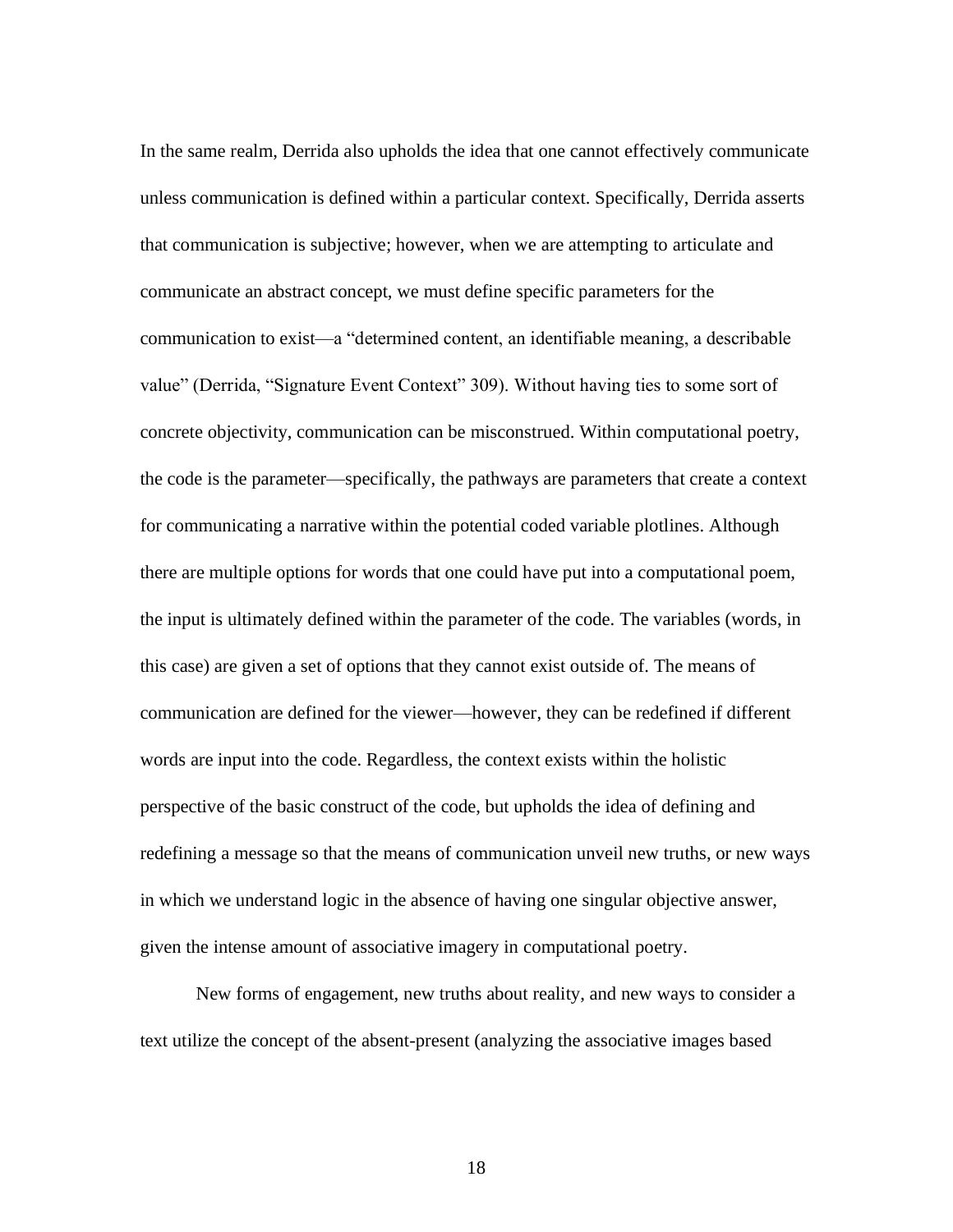upon our personal life experiences). In relation, according to Scott Rettberg, interactive fiction takes on a modernist sensibility—specifically, Rettberg asserts that "[p]articular concerns of literary modernism included a heightened interest in the materiality of language, an increased use of referentiality and intertextuality, and ways of using language to represent interiority and the flow of human consciousness" (Rettberg, "Hypertext Fiction" 56). Virginia Woolf's *To the Lighthouse* is a prime example of these features, and Rettberg agrees, declaring that what we see in Woolf's work is a "turn toward representing events not primarily through their manifestation in the exterior world, but as an interior process that can itself be represented not only through shifts of narrative voice and point of view, but also through the material form of the text itself—its pacing, its use of grammar, and its patterns of association" (Rettberg, "Hypertext Fiction" 56). The biggest distinction here with relation to interactive fiction is likely the notable shifts of narrative voice, point of view, and associative patterns. Pacing and grammar play into each of these as well—a context is provided, pathways are formed, the revealing of information works at different paces based upon one's choices in the narrative, and the articulation (grammar) within the text echoes the sensibility of the work, which paces the interactor in many "time signatures," as James Wood might say, in *How Fiction Works*  with regard to narrative structure (Wood 43). Is this criteria not also applicable to computational poetry? The only difference in one's engagement with a computational poem versus an interactive fiction game would be one's ability to choose pathways; in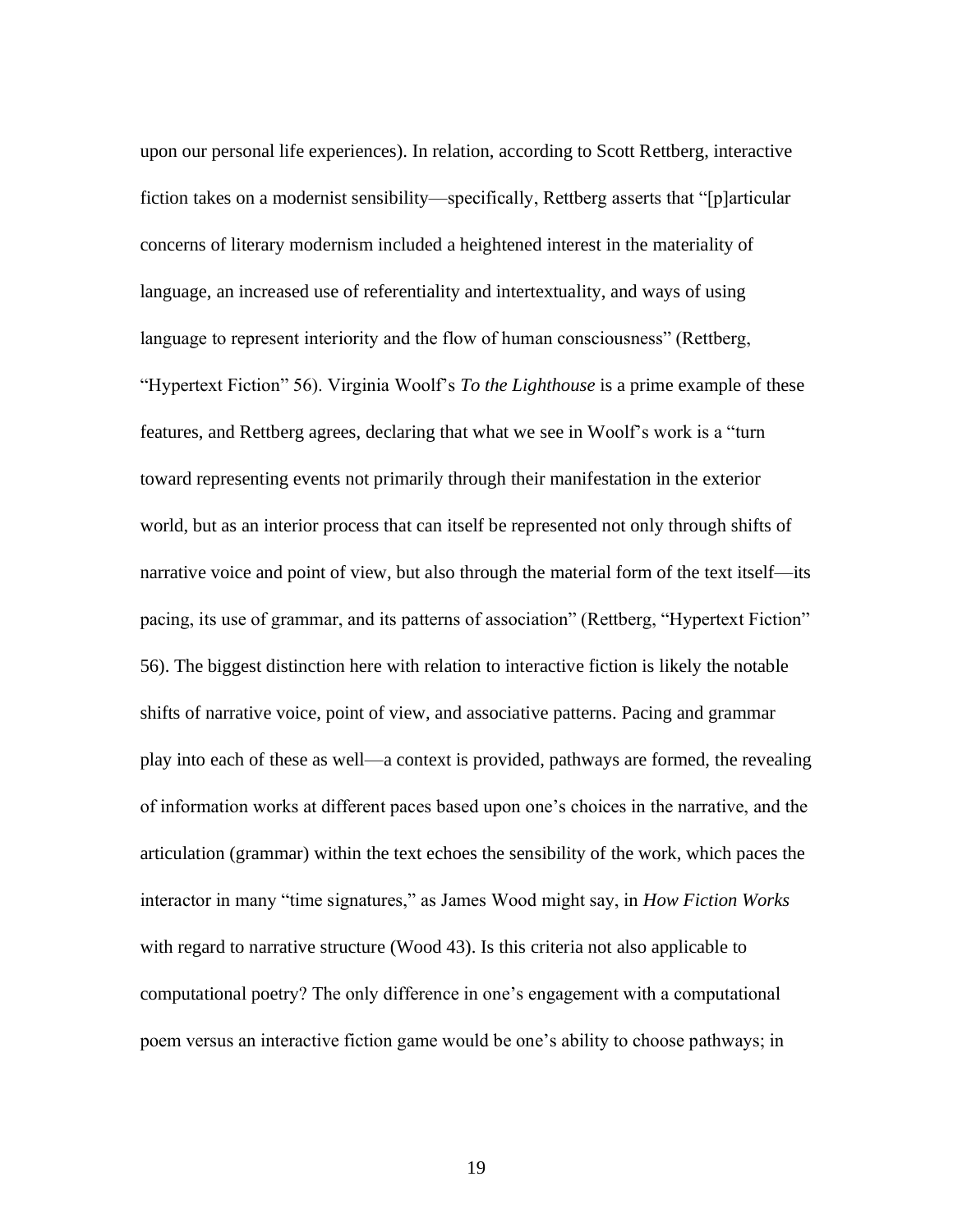computational poetry, the pathways are chosen for you by the code, which produces an output for the reader. Computational poetry, specifically Montfort's, upholds the associative qualities; Woolf's text does each of these things as well, and Rettberg provides an example of the moment where "Woolf describes words as making a 'pattern on the floor of the child's mind'" (Rettberg, "Hypertext Fiction" 56). Later on in Woolf's novel, Woolf (and her narrative style) unveils and structurally echoes a breathtaking articulation of how one stumbles upon the "truth" in life. Woolf asserts:

… the old question which traversed the sky of the soul perpetually, the vast, the general question which was apt to particularise itself at such moments as these, when she released faculties that had been on the strain, stood over her, paused over her, darkened over her. What is the meaning of life? That was all-- a simple question; one that tended to close in on one with years. The great revelation had never come. The great revelation perhaps never did come. Instead there were little daily miracles, illuminations, matches struck unexpectedly in the dark… (Woolf 161).

Throughout Woolf's text, we continue to see her narrative work in a stream-ofconsciousness style, which is similar to that of computational poetry. Within computational poetry, the reader experiences the pathways of consciousness as they flow from the code into the output of the coded space. Are these pathways the "matches struck unexpectedly in the dark?" Small moments of truth? Moments that make us reconsider all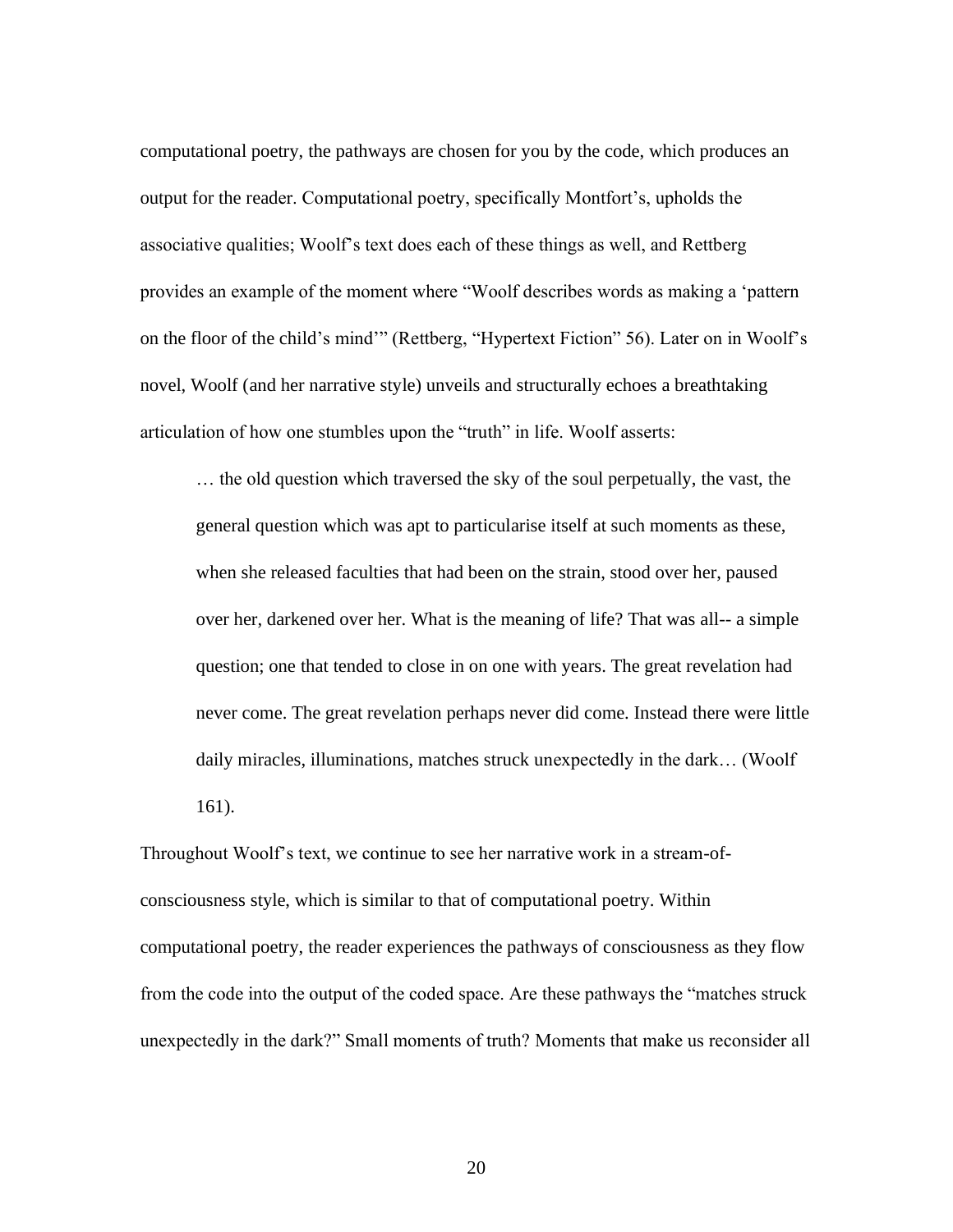of our initial thoughts, forcing us to expand our consciousness and consider new outcomes? Let's look at the second section of Montfort's *The Truelist* to further explore this idea.

The second section of *The Truelist* begins similarly to the first section, due to the coding variables. Montfort's code creates the following lines within the first two stanzas of section two of the code's output:

Now they saw the overcloth,

The playbound past,

The cloudpath horn opposing the horse,

And the hardeye,

The waterfield supporting the head,

The moonhills delighting,

The ringsack supporting the ship,

And the windman, … (*The Truelist* 8)

Some noteworthy aspects of the poem's structure that require explication include: the syntax of the first line in the first stanza, the structure of each stanza and position of the text, the associative imagery created within the diction, and the endless series of commas,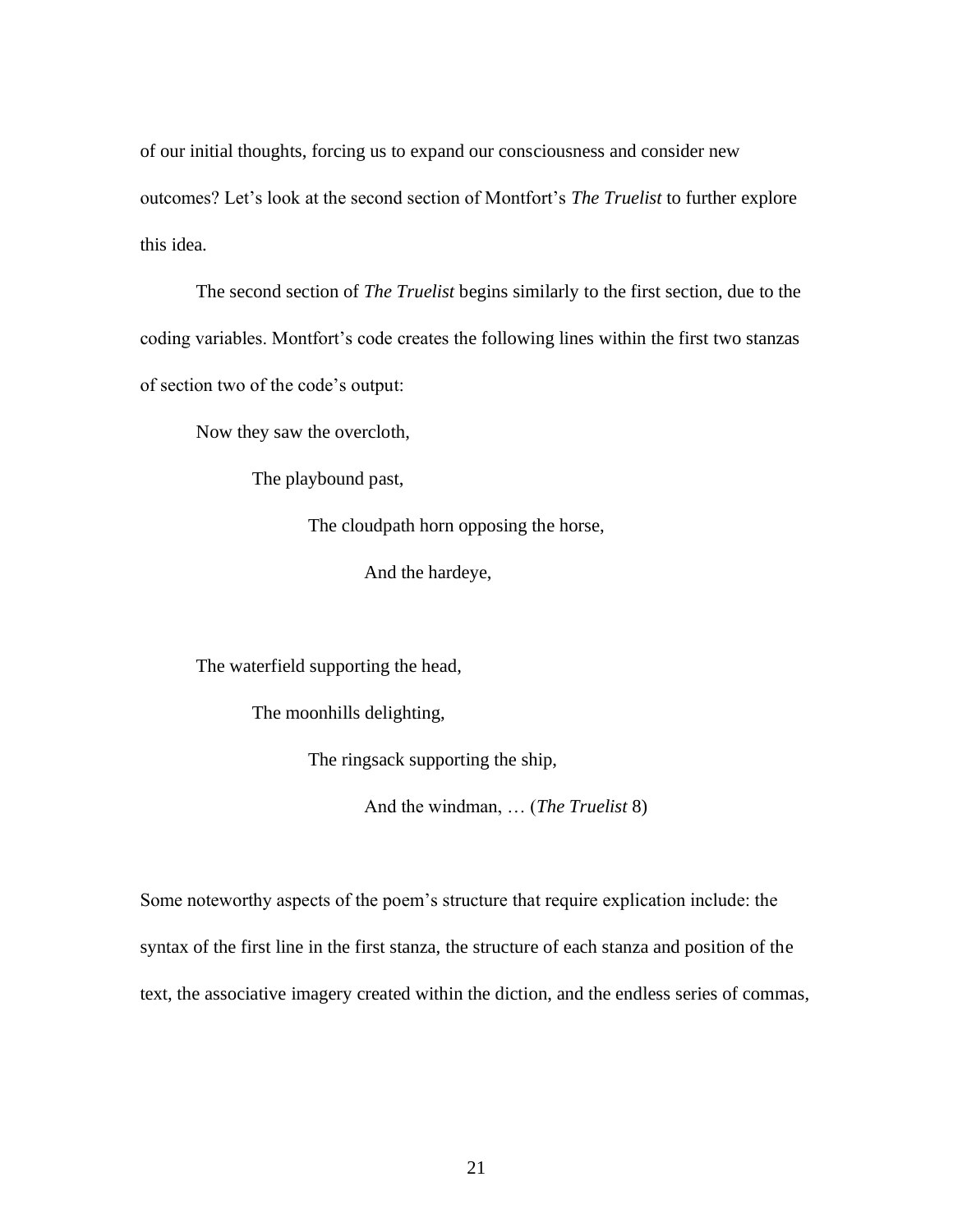which lead us all the way to the end of the second section, where, as we will soon note, the punctuation changes to a semicolon and finally a period.

To explain, one should note that similarly to the first section of the book-length poem, this second section begins with the words "Now they saw the…". This time, instead of seeing "foothills," as we did in the first section of the poem, we see "overcloth." This is due to the random-like, but deterministic, structure of the code. By examining the code, we can break down various sections of it to understand how it produces the output, and the kind of "bricolage" is being created by the series of words the code has been given to work with alongside commands. Through an intricate system, Montfort codes the beginning of the poem using the Python language:

VERB  $I =$ 'alight danc delight dream hurtl listen ponder mourn sleep'.split() VERB\_T = 'welcom exceed fac follow lead oppos reflect shadow support'.split() PRE  $A = 'back down flat force free hard high long over soft true'.split()$ PRE  $N =$  """air bear bird blood blue blur bone book cloud corn cross dead door ear earth fire fish fly foot hand head heart home horn horse house land life light lock love man moon night past play plum port post rest ring river root salt sand ship sick side sky slip snow star stone tail trap turn void water whip wind woman wood work""".split() POST  $A = 'away$  back bound less like path side'.split() POST  $N =$  ""bed bird board boat book cloth eye field fire fish hand head hills horse town house king wing light line list lock man ring room sack ship stone storm tail hound water way weed land woman wood word work worm yard""".split() POST\_S, T, ALL, OUT,  $X =$  'hood ness'.split(), ', [], ", 3223

This section provides the code (or, as I would argue, the "bricoleur") with the necessary words and information it needs to create the poem, making it result in a form of "bricolage," as the code has used the available means to create a poem. To focus on the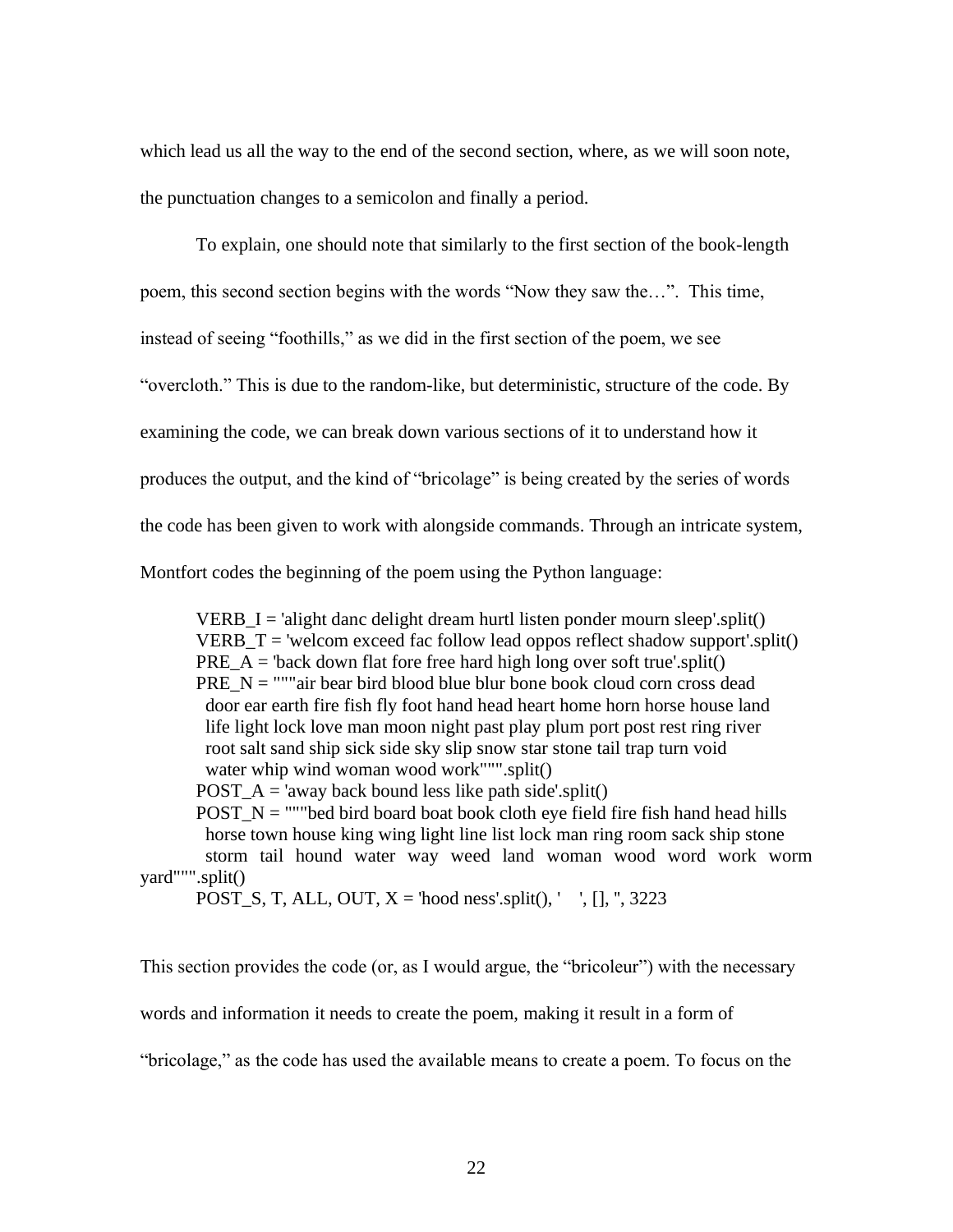line of code that created the "overcloth" phrase at the beginning of the first stanza in section two, we should look at:

PRE\_A = 'back down flat fore free hard high long **over** soft true'.split()

and

POST\_N = """bed bird board boat book **cloth** eye field fire fish hand head hills horse town house king wing light line list lock man ring room sack ship stone storm tail hound water way weed land woman wood word work worm yard""".split()

For the purpose of my analysis, I bolded 'over' and 'cloth' as used in the code above.

This line of code, when resolving itself, essentially links to other sections of the code as it

resolves which tells the code abut its functionality. In particular, we know that the code

understands that there are variables in the word choice. Later on in the code, we begin to

see how the input understands the order in which to create the outputted syntax. Let's

examine the next section of the code, where I will bold the important sections of the

code:

def shift(limit):

 'Xorshift to create a **random-like but deterministic sequence**.' global X  $X^{\wedge} = (X \ll 19) \& (2^{**} 64 - 1) \#$  ANDing by (2...) keeps X a 64-bit value.  $X^{\wedge} = (X \gg 35) \& (2^{**} 64 - 1) \# \text{Bit shifts} \gg \text{and} \ll \text{along with OR give}$  $X^{\wedge} = (X \ll 4) \& (2^{**} 64 - 1) \# a$  random-like sequence. return  $X$  % limit # MOD gives a difficult-to-predict number in [0, limit-1].

for com in  $\mathbf{PRE\_N} + \mathbf{PRE\_A}$ : # Generate all PRE-POST combos except tautonyms. for pound in  $POST\_N + POST\_A + POST\_S$ : mid, before, after  $=$  ", ", "  $mid = [\text{''}, \text{'} and \text{''}][com[-3:] == 'man' and pound[-3:] == 'man']$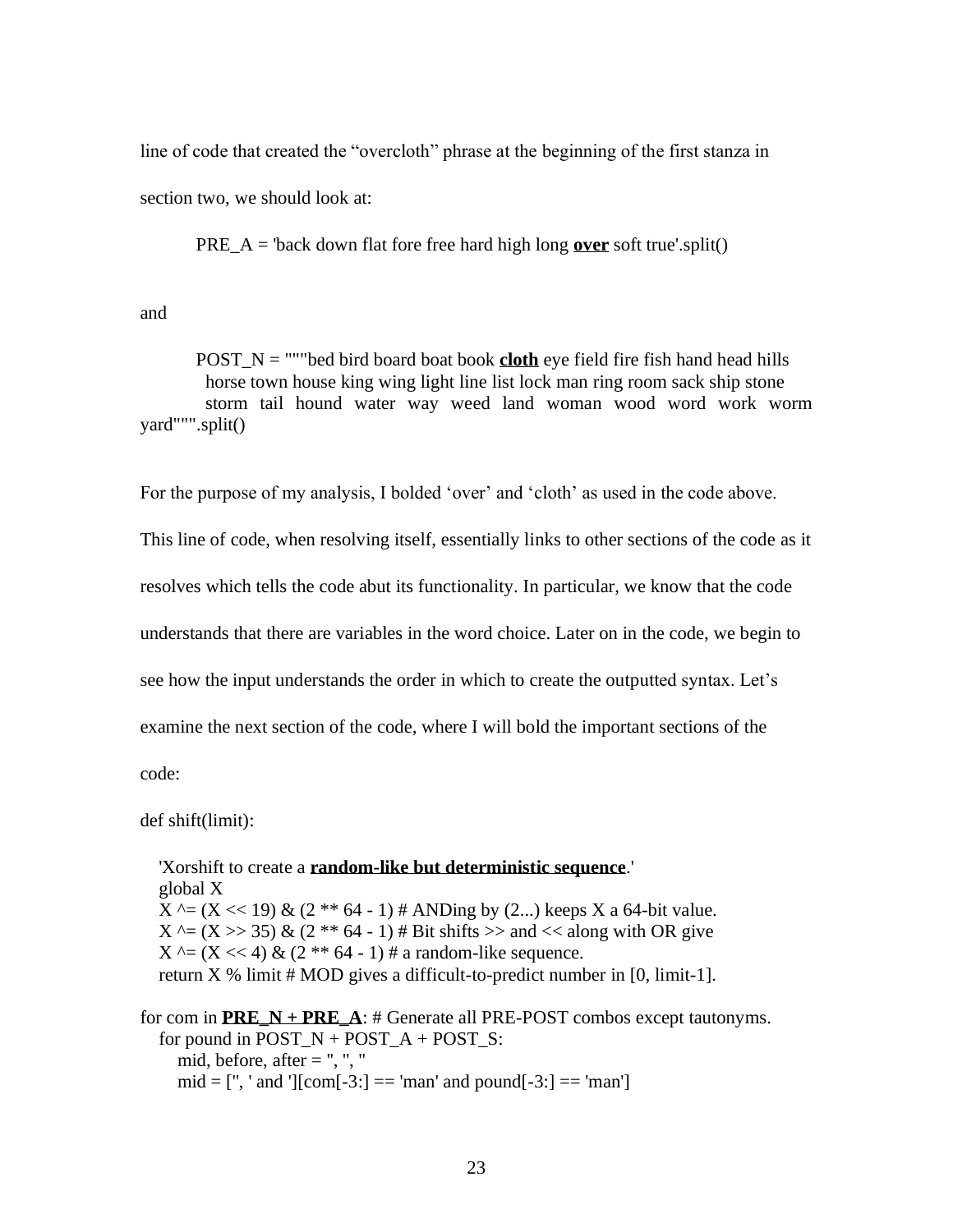```
 if pound in POST_S: # Substantive compounds have a possessive before.
  before = <b>POST</b> N[shift(len(POST N))]before = before + ["s ', " \text{ } "][before[-1] == 's']
 elif pound in POST_A: # Adjective compounds have a noun after.
  after = <b>'</b> + PRE_N[shift(len(PRE_N))]mid = [mid, -1][com[-1]] == pound[0] and not pound =='ness']
if mid == ' and ' or not (com  == pound):
   ALL.append('the ' + before + com + mid + pound + after)
```
When observing the sections of the code that I have bolded, we begin to understand how the code resolves itself. It is creating a "random-like but deterministic sequence," following all of the rules of the values and variables within the code. The code then knows to generate a word from a specific series of words, and where to place it in a sentence, due to the usage of "pre" and "post" with regard to adjectives, nouns, and verb compounds. The usage of "pre" and "post" tell the code whether or not a certain word goes in a specific spot. This is indicated by "POST\_A" and "POST\_N," as well as "POST\_S," respectively, and allows the bricoleur (the code) to create the bricolage construct from the series of words and rules. Other words and rules available to perform the bricolage includes the usage of the suffix "-ness"-- mid =  $[mid, -]$ [com $[-1]$ ] == pound[0] **and not pound == 'ness'**]-- and other words/parts of words that are able to be appended to the phrases-- ALL.append(**'the ' + before + com + mid + pound + after**).

However, despite the variables in the code, the fact that the code is deterministic provides us with the understanding that the code, in the state that Montfort has written it, will always produce the same book-length poem. Essentially, Montfort produced a bricoleur-- the code-- and a series of variables for it to use random-like structures for the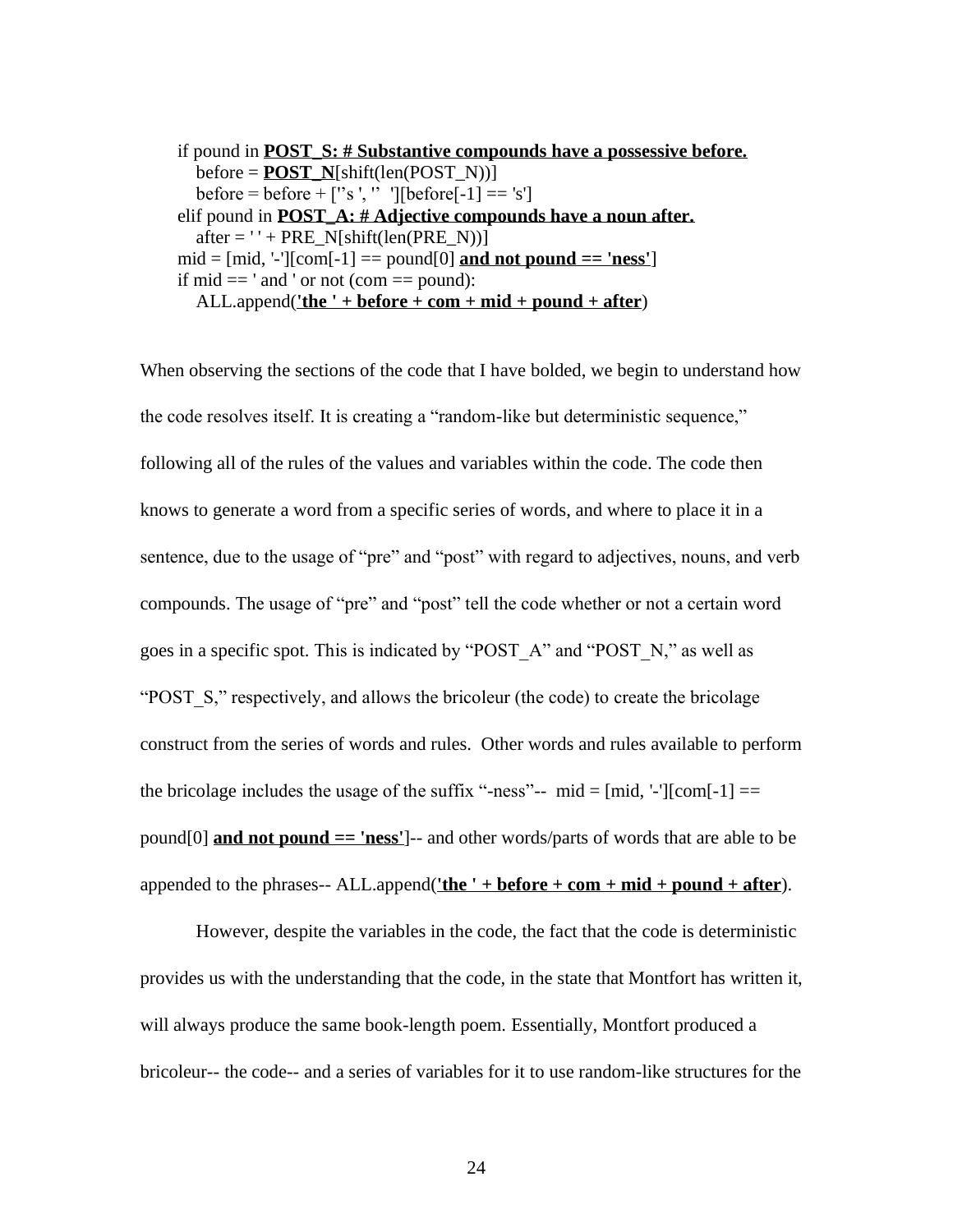creation of bricolage. To that end, though, one might wonder: if the code produces the same poem every time, how is it bricolage? How is it not simply a given output, following the same series of resolutions?

I believe that Montfort actually did take into consideration the ability for an artlike structure of words to be created, whether as produced by his original series of words, or by pleading to the reader to use the code and edit it however they please. Montfort provides the full code in the back of the book, at the very end of the poem. He prefaces it by asserting that "[t]his one-page (80 column x 66 line) program generates a book-length poem," and declares that "[c]opying and distribution of this file, with or without modification, are permitted in any medium without royalty provided the copyright notice and this notice are preserved" (*The Truelist* 141). This further supports the "code as bricoleur" concept, as Montfort is allowing anyone who pleases to provide the bricoleur (the code) with new variables, phrases, and parameters, which would produce a slightly different outcome depending on the exact structure of the newly-edited code. So, for example, you could edit the line of code titled "POST  $N$ ," where N = noun, and add new words, creating a line of code such as: **POST\_N= '''' phone book home town country hills sand sky woman''''''** and so on, which would then use those words within the bricolage, which continues the random associative imagery one receives when engaging with the book, as the nouns are not specific, and could apply to any phone, any book, any home, for example.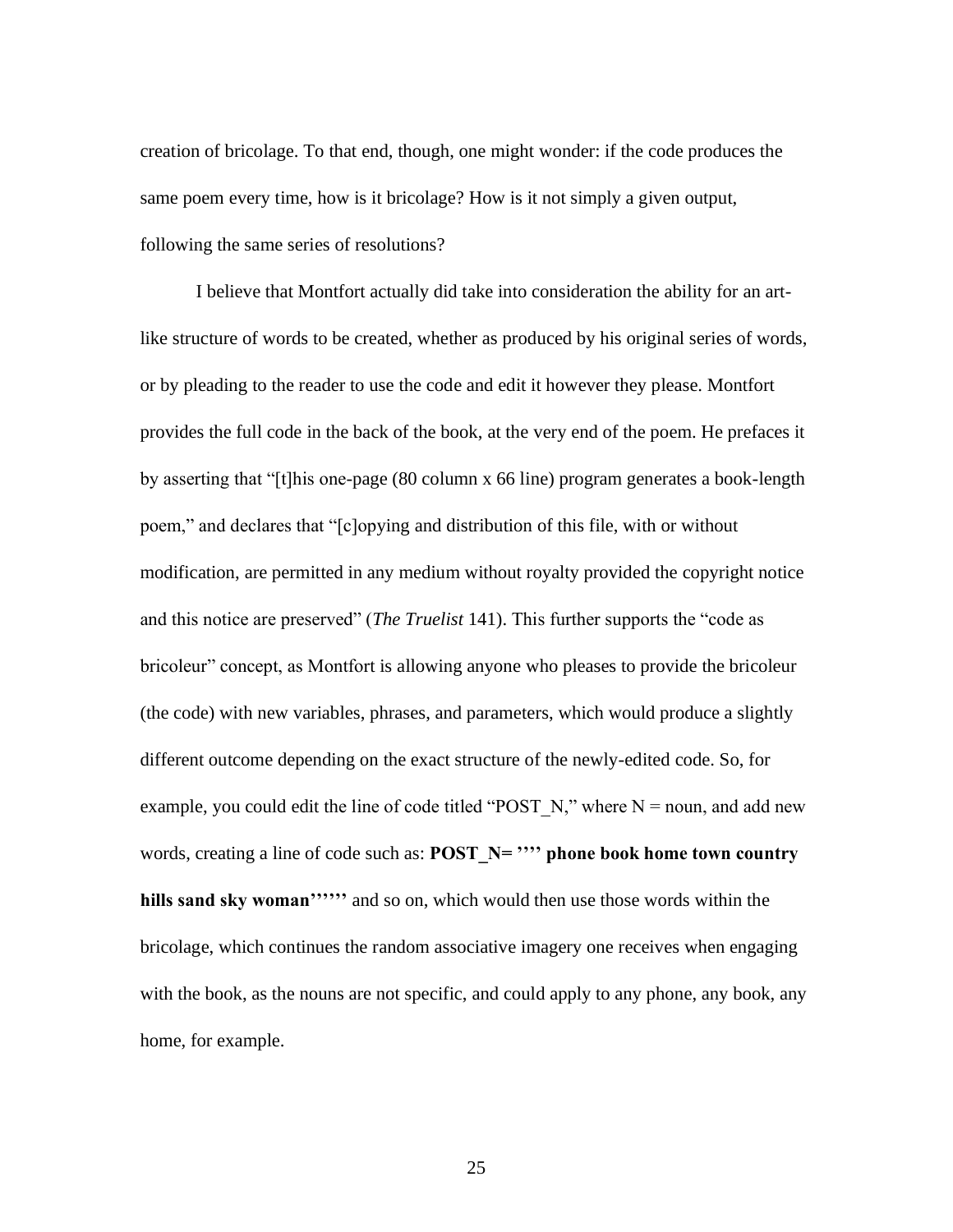## **V. Conclusion: An Ever-Present Past**

At the end of *The Truelist*, we finally receive some variation in the syntax.

Montfort has coded in such a way that the code has finished its job as being a bricoleur,

asserting to the audience several stark lines of poetry, that end with a bold statement,

requiring the reader to meditate on the final line: …

And the corneye,

The overfish,

The snowring dreaming,

The deadlist,

The tailboat welcoming the ring,

The postcloth,

The bloodfire;

Now they saw the truelist. (*The Truelist* 140).

In the final stanza of the poem, we are met with a new punctuation mark, as well as a different ending than the previous ending stanzas included in the earlier sections of the text. On a structural level, one notices the bigger pause that the semicolon causes when one reads the text. This pause is leading us up to the final phrase: "Now they saw the truelist." This leaves the reader potentially wondering: How am I supposed to interpret this? Do we read this as "true" + "list," placing everything we've just read within a sensibility of objectivity? In addition, the phrase is in a strange present, but also past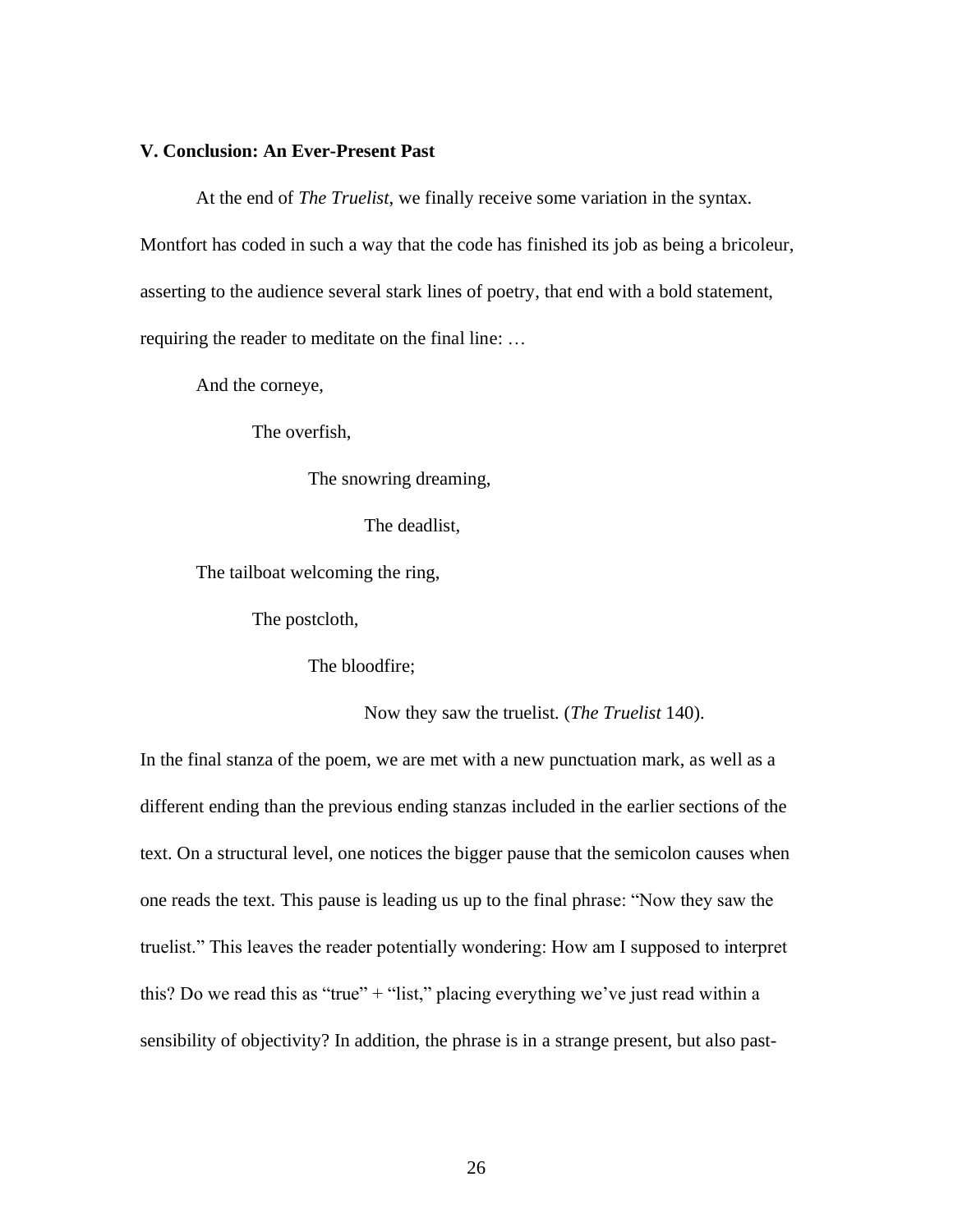tense, as the line uses the word "now," but then the past-tense "saw," which, interestingly enough, is the same syntactic phrase used in the beginning of each section. Why is it important that we need to feel both past and present at the same time? In a sense, the deterministic sequencing of the code (or bricoleur, as we've established) has provided a parameter of objectivity for the reader-- the bricolage is the "truelist," (or "true" + "list") as the list of images we read throughout *The Truelist* are objectively true given the parameters of the coded space and input. This is quite different from the ending of all of the previous sections, which ended in "And then the [noun]," giving the reader the sensibility that there was more to see within the truelist. The truelist itself is the code, which is also the bricoleur, with the variables being the bricolage, in the ever-present past, as the code can be run infinitely, but produce the same outcome (if, of course, Montfort's original diction is used within the code).

On a final note, let us look back at a statement from Jacques Derrida: History has always been conceived as the movement of a resumption of history, as a detour between two presences. But if it is legitimate to suspect this concept of history, there is a risk, if it is reduced without an explicit statement of the problem I am indicating here, of falling back into an ahistoricism of a classical type, that is to say, into a determined moment of the history of metaphysics. Such is the algebraic formality of the problem as I see it. More concretely, in the work of Levi-Strauss it must be recognized that the respect for structurality, for the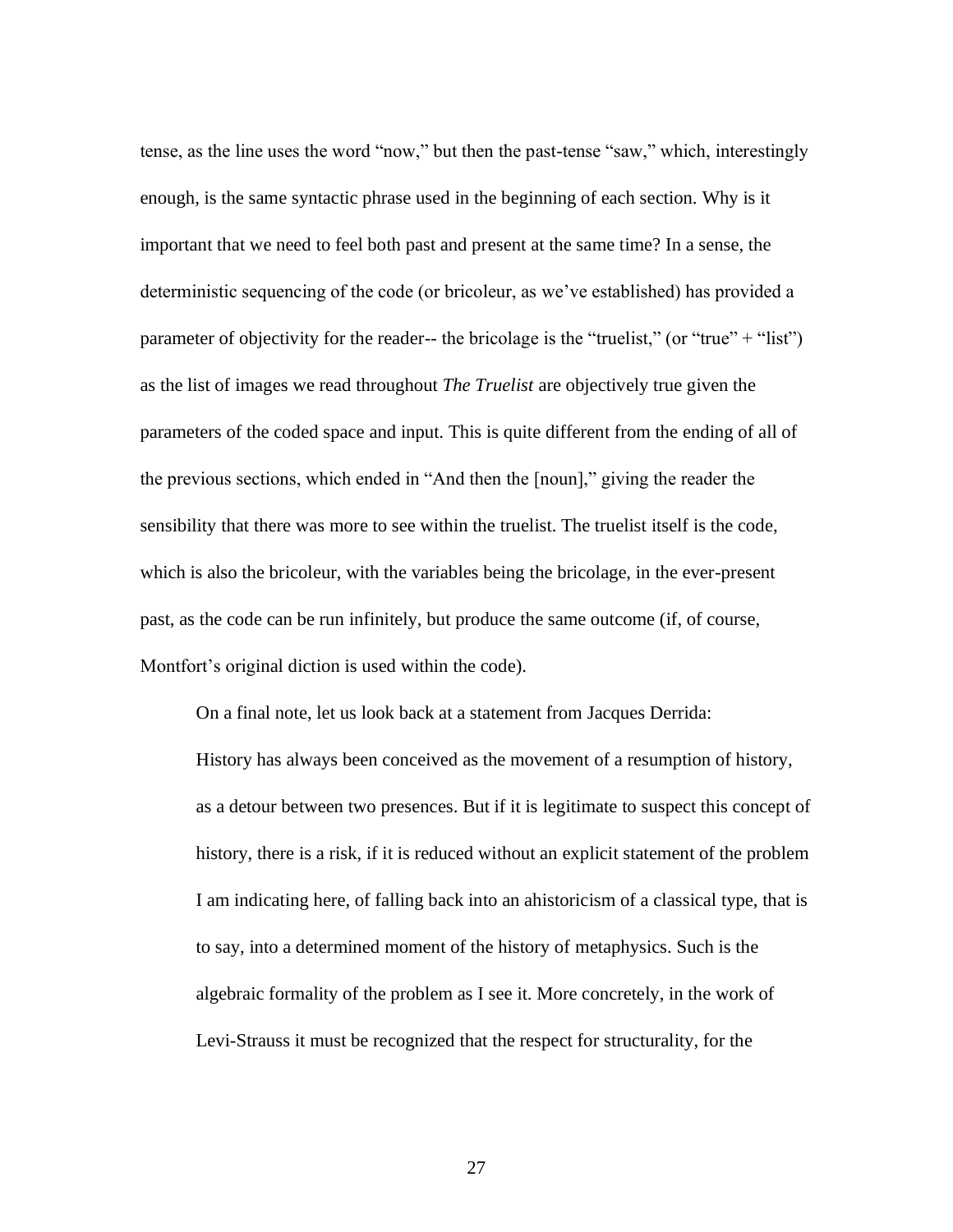internal originality of the structure, compels a neutralization of time and history. For example, the appearance of a new structure, of an original system, always comes about--and this is the very condition of its structural specificity-by a rupture with its past, its origin, and its cause. Therefore one can describe what is peculiar to the structural organization only by not taking into account, in the very moment of this description, its past conditions: by omitting to posit the problem of the transition from one structure to another, by putting history between brackets. ("Structure, Sign, and Play" 291).

To conclude, Derrida is synthesizing a "neutralization of time and history" (291). Although there always seem to be new objective structures, these are merely "past conditions," as everything that is in the present is almost immediately in the past similarly to Montfort's interesting ever-present past notion in the verb tenses of his text. This is a prime example of creating a comprehensive cosmology of computational poetry and turning a space into a coded "place" when the code is given a defined context in which it can become a bricoleur, creating artistic bricolage-- or in this case, creating the bricolage that upholds the associations within the truelist. As the reader creates their own associations, the code's ability as bricoleur to create the bricolage provides an impactful look into how we view the transition from space to place within a coded list of possibilities, allowing us to imagine this ever-present past in which Montfort's text exists.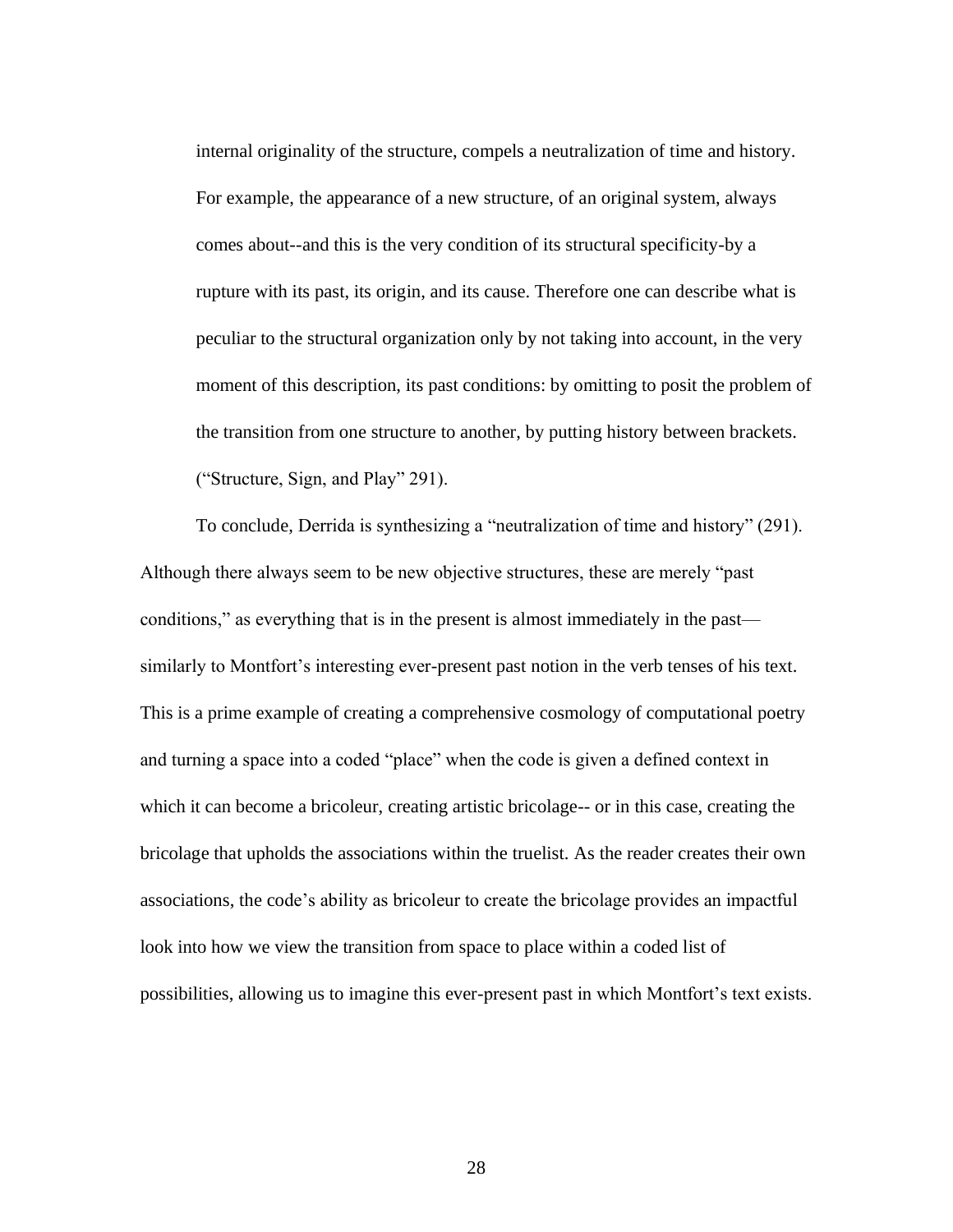#### Works Cited

- Derrida, Jacques. "Linguistics and Grammatology." *Of Grammatology*, translated by Gayatri Chakravorty Spivak, Johns Hopkins University Press, 2016. 29-79.
- Derrida, Jacques. "Signature Event Context." *Margins of Philosophy*, translated by Alan Bass, University of Chicago Press, 1982. 307-330.
- Derrida, Jacques. "Structure, Sign, and Play in the Discourse of the Human Sciences." *Writing and Difference*, translated by Alan Bass, University of Chicago Press, 1978. 278-293.
- Knowles, Alison and James Tenney. "A House of Dust." *https://nickm.com/memslam/a\_house\_of\_dust.html*, accessed 7 October 2019.
- Levi-Strauss, Claude. "The Science of the Concrete." *The Savage Mind*. The University of Chicago Press, 1962.
- Meehan, James. "Tale-Spin, an Interactive Program that Writes Stories." *Proceedings of the Fifth International Joint Conference on Artificial Intelligence*, 1977.
- Montfort, Nick. "Fretting the Player Character." *Second Person*. MIT Press, 2007. 139- 146.
- Montfort, Nick. *Nickm.com*, 2020.
- Montfort, Nick. *The Truelist*. Counterpath, 2018.

Rettberg, Scott. "Combinatory Poetics." *Electronic Literature*. Polity Press, 2019. 20-53. Rettberg, Scott. "Hypertext Fiction." *Electronic Literature*. Polity Press, 2019. 54-86.